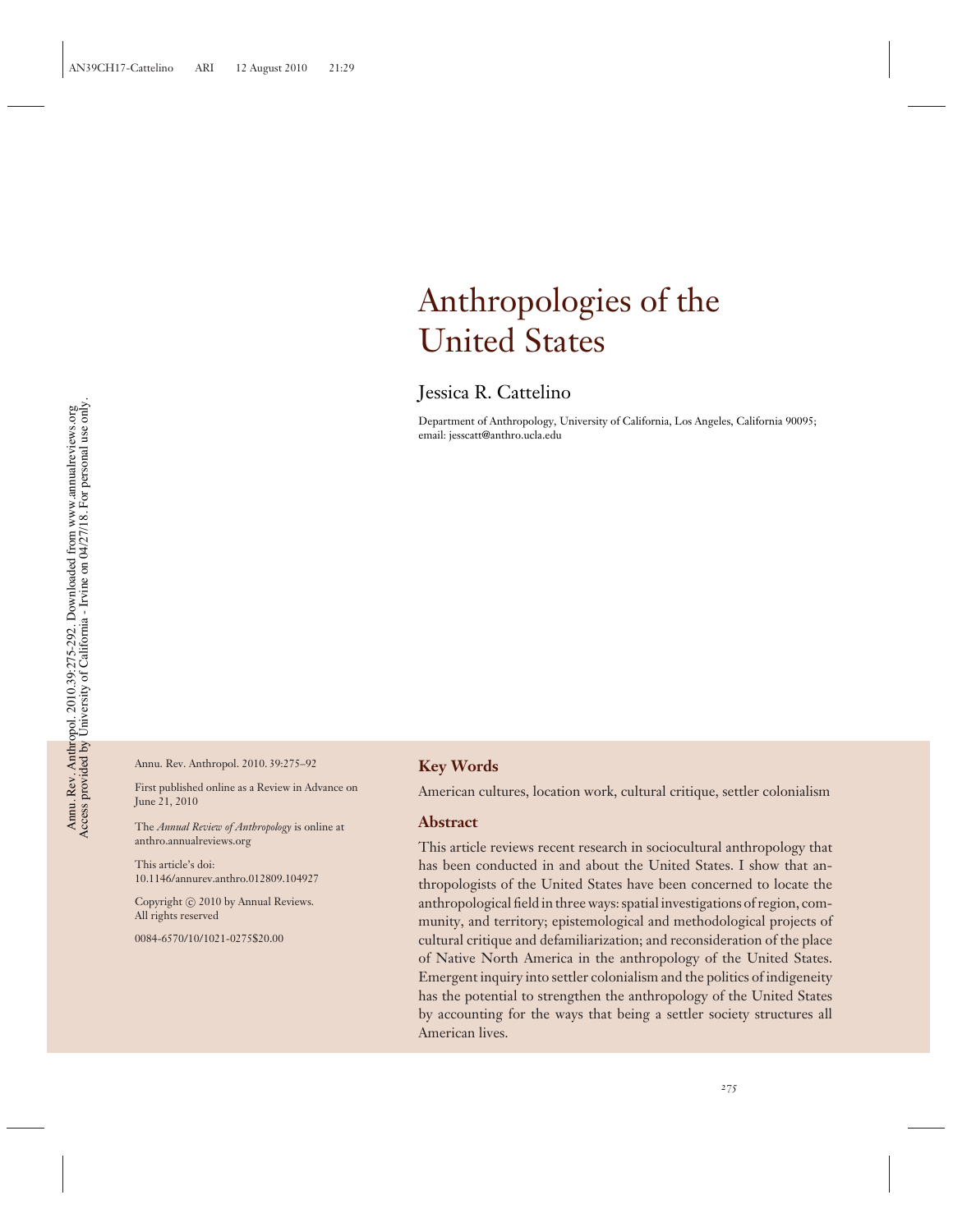# **INTRODUCTION**

This article reviews research in sociocultural anthropology that has been conducted in and about the United States since Moffatt's (1992) review. Focusing on the United States risks reinforcing nation-state boundaries, but I take the nation-state and its borders less as givens than as objects of analysis. I show that anthropologists of the United States have been concerned to locate the anthropological field (as discipline, ethnographic site, and theoretical domain) in three ways. First, they have undertaken spatial projects that include regional ethnographies, community studies, and explorations of American power at and beyond U.S. borders. Second, epistemological and methodological projects have located Americanist anthropology in cultural critique and defamiliarization. A third area is emergent: ethnographic research that locates Native North America not as distinct from the anthropology of the United States but rather as critical to it.

Americanist anthropology<sup>1</sup>—the anthropology of the United States—uniquely affords the opportunity to examine the discipline's location work. By "location-work," Gupta & Ferguson (1997) refer to the "idea that anthropology's distinctive trademark might be found not in its commitment to 'the local' but in its attentiveness to epistemological and political issues of location" (p. 39). I undertake location work by outlining the contributions of U.S.-based research to the discipline of anthropology and to critical thinking about American cultures.

The cultural anthropology in and of the United States is long-standing and vast, and omissions are unavoidable. Indeed, exceptionalist discourse about Americanist anthropology's novelty or marginality should be put to rest. In this review, ethnographies are the major sources, supplemented by theoretical and methodological writings about Americanist anthropology.

# **AMERICAN GEOGRAPHIES**

Anthropologists often organize studies by space, but this practice does not necessarily lead to the naturalization of cultural boundedness. Instead, scholars in and of the United States have investigated the spatialization of the nation-state and citizenship through migration, the production and ideology of localized community, the racialization of place, the cultural politics of environment and the public/private distinction, and the operation of American power and cultural forms beyond U.S. borders.

#### **Movement and Migration**

Migration studies can challenge or reinforce static conceptions of national space. Many recent studies of migration to the United States criticize early work for either reifying the "there" and the "here" or for presuming that individuals migrate across spaces but retain unexamined identities in the course of doing so (Rouse 1995). Recent anthropology has turned away from studying assimilation to show how migrant subjects are produced by law and politics and, conversely, how migration constitutes nation-state borders and citizenship.

Law and citizenship figure centrally. Coutin's (2000) study of Salvadoran "legalizing moves" in the United States points to the importance of law as regulating movement and borders and as carving out the substance of being American. De Genova ties migration to spatialized nationalism and the production of illegality; his study of "Mexican Chicago" (2005) aims to resignify the boundaries of nation in an iconic American city.

None of these authors reduces migration to legal processes. Ong shows that, although flexibility has been a privileged dimension of citizenship and subjectivity for transnational elites (1999), Asian immigrants are institutionally and differentially rendered more black or white within American racial hierarchies

<sup>&</sup>lt;sup>1</sup>For reasons of interest below, the "Americanist tradition" has referred to the anthropological study of Native North America, with emphasis on its four-field approach (Fogelson 1999).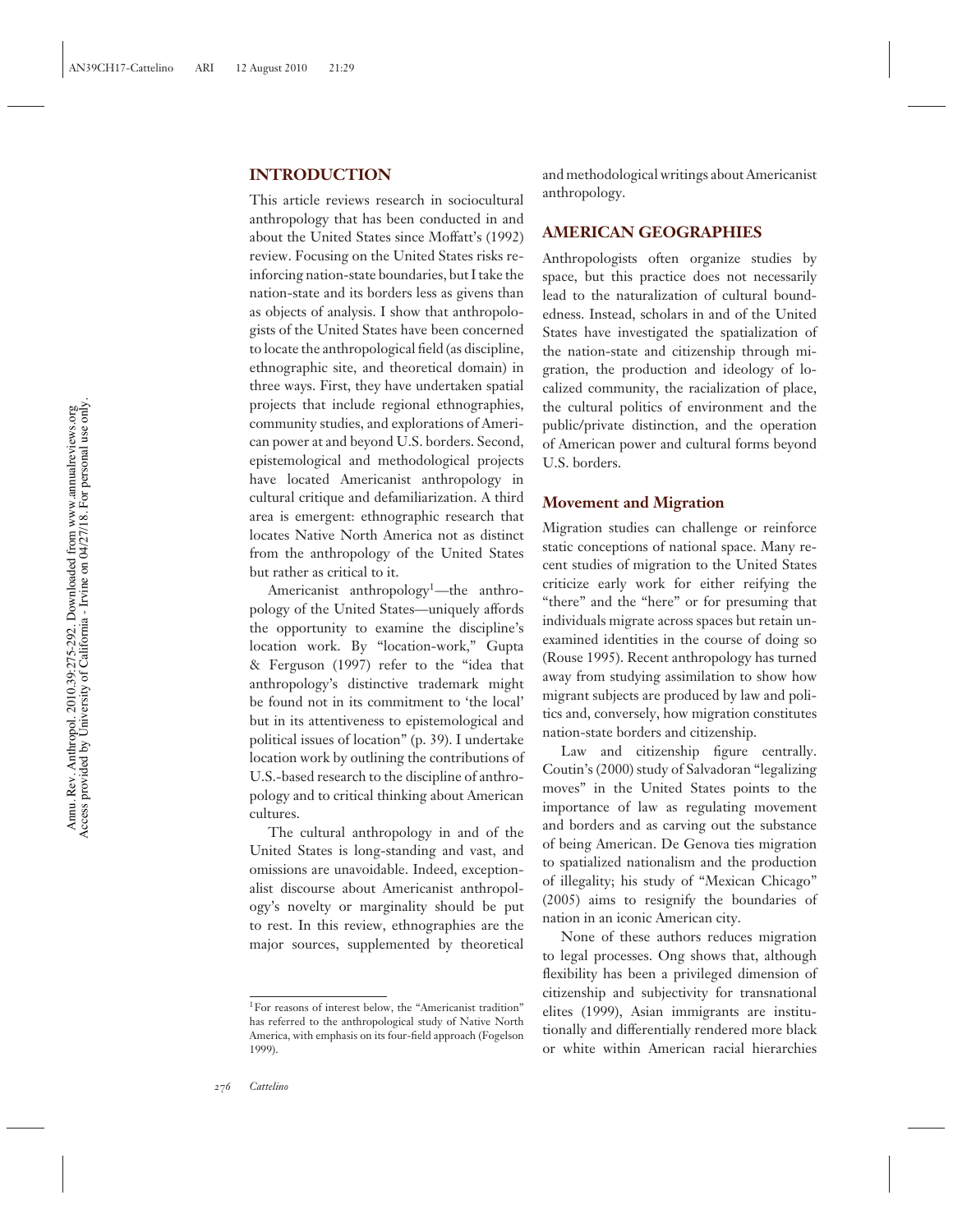(2003; see also Park 1996). Fader's (2009) study of child socialization and language among Hasidic women and girls analyzes a form of illiberal (and yet sometimes multiculturalist) religiosity that challenges standard American immigration narratives. Pérez's ethnography of Puerto Rican migration to the mainland (2004), like Manalansan's (2003) of Filipino gay men in New York City, shows gender and sexuality to organize migration. Pérez documents women's "kin work" (di Leonardo 1992) that maintains transnational networks.

### **Peoples and Places**

Within U.S. borders, anthropological topics and subjects can become pinned to locations. When associations of people with place become patterned, they distort demographic distributions. More importantly, they (inadvertently) reinforce policy decisions that distribute economic and cultural resources unequally across American spaces. For example, as Morgen & Maskovsky (2003) note, poverty studies are conducted more often in urban than in rural contexts (with the exception of Appalachia; see also Goode & Maskovsky 2001 on poverty). Generally, post–World War II anthropologists have deemphasized rural America (Adams 2007) and have associated it with whiteness [but see Stack (1996) on African Americans returning "home" to the rural South and Kosek (2006) on Hispanos and the politics of nature in northern New Mexico]. By contrast, studies of African American, Asian American, Latino, and ethnicized white communities are most often based in urban neighborhoods.

American Indians are strongly associated with the reservation, even though the majority live in urban areas. Ramirez (2007) counters the dominant scholarly view that urban indigenous people are displaced by celebrating urban "hubs" that connect indigenous peoples and places. Biolsi (2005) and Wagoner (2002) analyze indigenous places in spaces of overlap with non-Indians. Simpson (2003) examines Mohawk nationalism in border crossing between the United States and Canada. Even

reservation-based ethnographies need not take for granted the space of the reservation. Basso's (1996) "ethnography of lived topographies" (p. 111) among Western Apaches shows how speaking about places and with place-names creates moral imperatives, histories, and place itself.

Community studies are an old tradition in the anthropology of the United States, and they cement a disciplinary affinity with qualitative sociology (especially urban studies; see, e.g., Sanjek 1998) that dates at least to Lynd & Lynd's *Middletown* (1929) and Warner's *Yankee City* (1941–1959). Early studies generally overstated the representativeness of their samples for an analysis of American society and culture (for a critique, see Lassiter et al. 2004). Nonetheless, they identified themes in American life that have proven enduring, such as the relationships among religion, individualism, and community (for studies of New Age spirituality, faith-based activism, and ex-gay conversion, respectively, see Brown 1997, Elisha 2008, and Erzen 2006). Over time, clusters form of geographically based studies (a recent example is Silicon Valley: see English-Lueck 2002 on technology and the dilemmas of cultural complexity; Ramirez 2007, Shankar 2008, and Zlolniski 2006).

Some anthropologists undertake community studies in which they examine the relationship between identity and place for racially marked Americans. Working against associations of people of color with bounded place, they analyze the commitments that create and maintain places such as Desi Land in Silicon Valley (Shankar 2008) or Black Corona in Queens, New York (Gregory 1998). Jackson (2001) explores the idea and observational terrain of "Harlemworld": He analyzes how, when, and under which conditions Harlem residents understand race to be performative (see also Kondo 1997), and he (2005) argues for the analytical and descriptive value of racial sincerity relative to racial authenticity. Stoller (2002) globalizes Harlem in an ethnography of West African traders who market to African Americans. Goldschmidt (2006)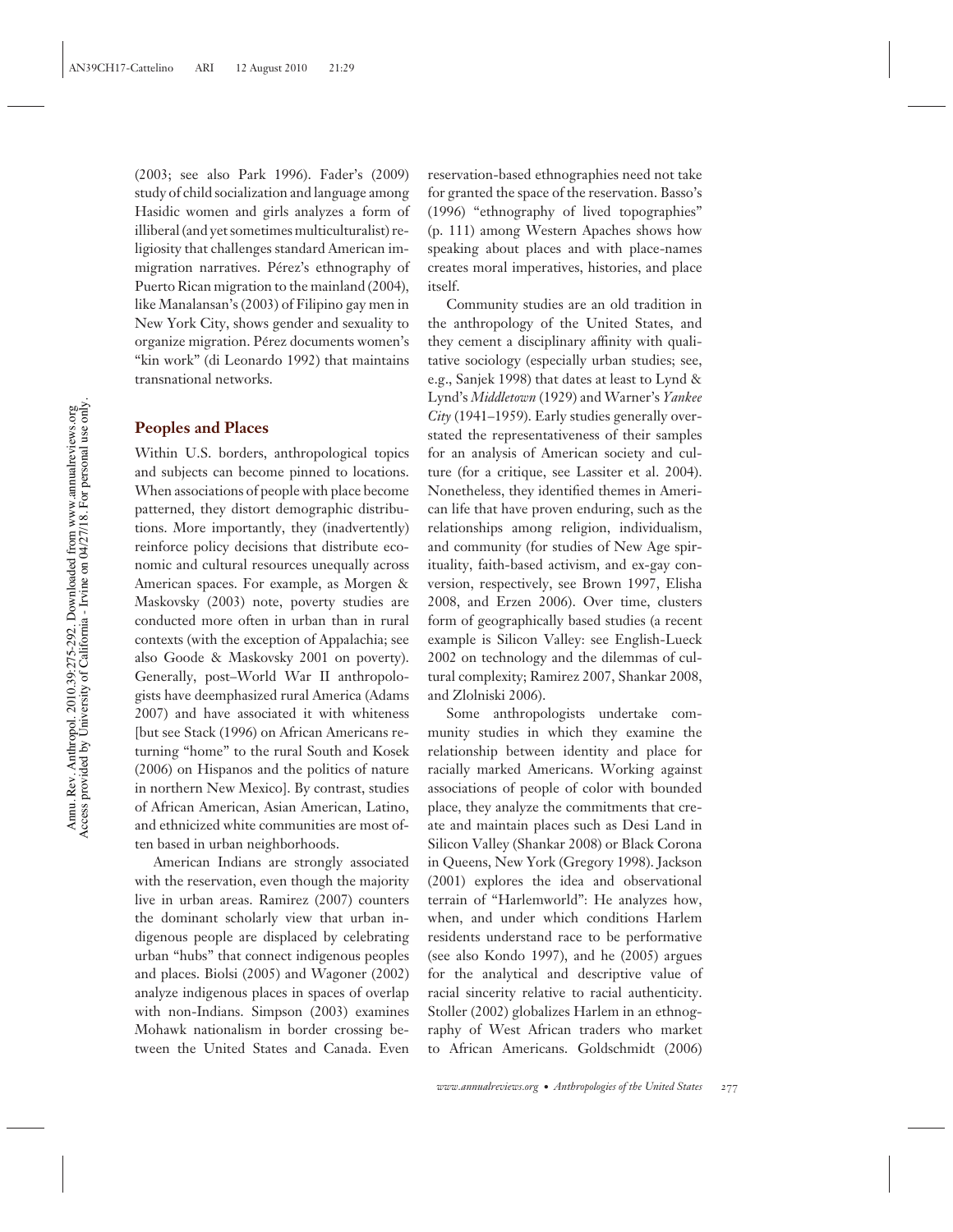argues that African Americans understand difference on the basis of race, and Hasidic Jews on the basis of religion, in their shared neighborhood of Crown Heights, Brooklyn. A tradition follows Stack (1974) in humanizing the agentive residents of poor and racially marked neighborhoods (e.g., Bourgois 1995 on drug dealing; Bourgois & Schonberg 2009 on addiction; Wojcicka Sharff 1998). Newman (1999, 2008) explores strategies of the working poor in Harlem and connects these to shifting federal and local policy. Newton (1993) charts the work of creating a gay and lesbian town.

Some community studies, more than others, go beyond a case-study approach to raise analytical questions of broader interest. Gregory (1998) and Stewart (1996), for example, interrogate space as process and possibility while engaging the legacy of neighborhood and region, respectively, in American scholarship and cultural politics. For Gregory (1998), "community describes not a static, place-based social collective but the power-laden field of social relations whose meanings, structures, and frontiers are continually produced, contested, and reworked in relation to a complex range of sociopolitical attachments and antagonisms" (p. 11). He analyzes how, for example, a neighborhood clean-up "reworked the racialized economy of space" (p. 127). Hartigan (1999) shows how the racial identities of—and racial ascriptions by—whites in Detroit are situated by class and spatial positions (on whiteness see Brodkin Sacks 1998, Frankenberg 1993). Dávila's (2004) study of the "cultural politics of urban space" (p. 2) in gentrifying East Harlem points to a contradiction whereby Puerto Rican culture is commodified as the basis for neighborhood revitalization even while race and ethnicity are delegitimized as bases for political claims to representation and equality. Doukas (2003) locates community in and against the history of U.S. corporate expansion.

Community is a cultural category in the United States. Ortner (1997) moves away from community studies to investigate the "postcommunity," arguing that "the fate of 'communities' is precisely one of the issues at stake

in contemporary American society" (p. 62). Greenhouse et al. (1994) examine the myth of community and the role of law as an available discourse for Americans to talk about community. Ortner's (2003) ethnography of class and culture among her New Jersey high-school classmates investigates the production and dispersion of community in modern America. As these and other scholars show, anthropological research can retain the benefits of community studies while querying the shifting historical and spatial contours of community in the United States.

# **The Cultural Politics of American Places**

Anthropology has the power to name spatial and cultural units where they might otherwise remain invisible or disconnected. Doing so is political. For example, in a social history of debt, Williams (2004) insists on seeing the connections within a single economy between creditors and debtors and between credit card holders who carry no balance and those whose steep interest rate payments make easy credit possible for the former. Others orient readers to social movements as units: Morgen (2002), for example, argues that the national story of the women's health movement must be told via local groups (see also Durrenberger & Erem 2005 on the labor movement). Valentine (2007) tracks the emergence of transgender as a social category.

Americanist anthropologists increasingly take environment as an object of social analysis. Checker (2005) tracks the relationship between civil rights and environmentalism in environmental justice claims by African American residents of a polluted neighborhood in Georgia (see also Brodkin 2009). Sayre (2002) combines political ecology with ethnography to show how environmentalists in southern Arizona misplaced blame for the decline of masked bobwhite populations on cattle ranching rather than on cattle and real estate speculation (see also Sheridan 2007). Kosek's (2006) study of race, class, nation,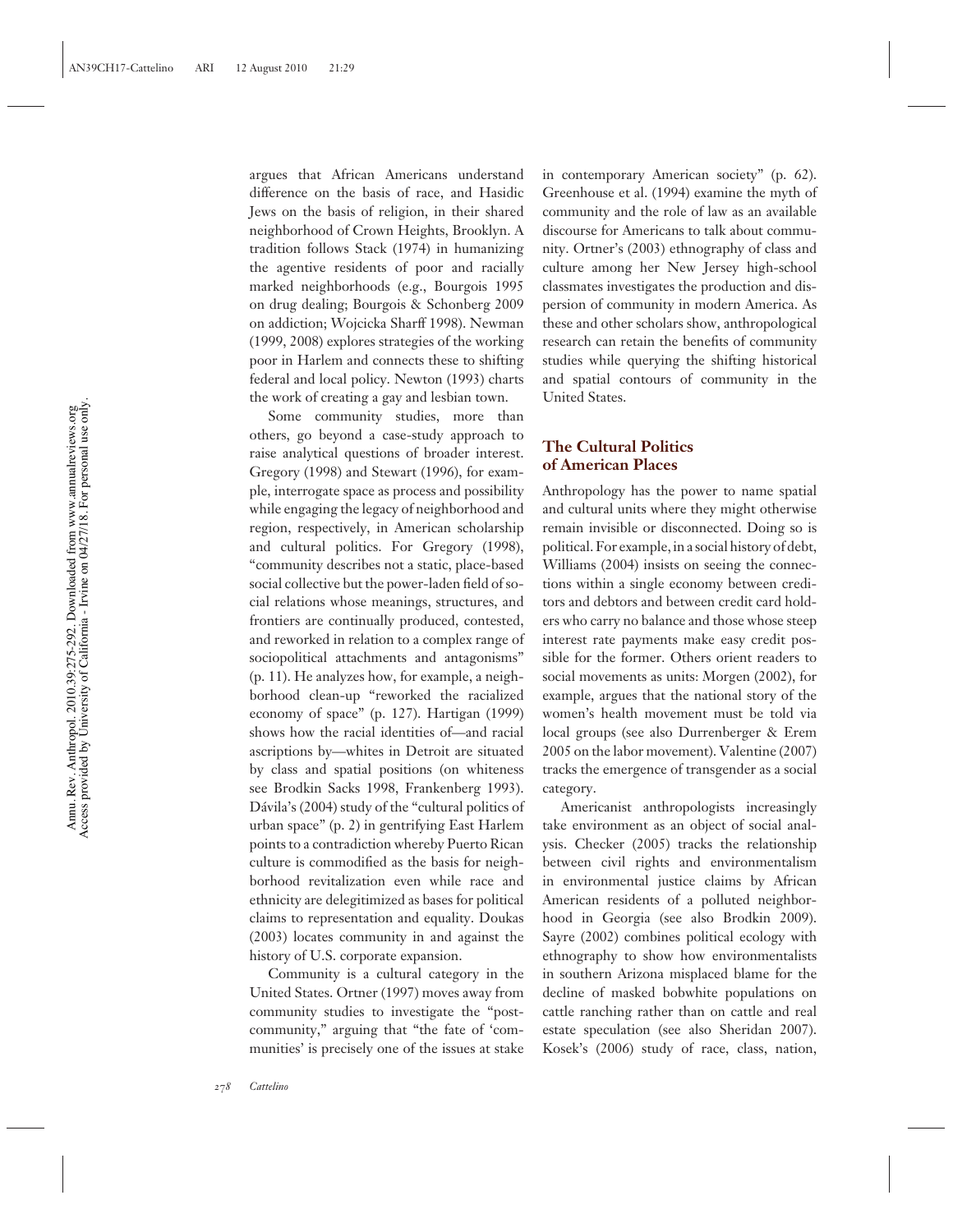and the political life of forests in New Mexico suggests that, at least in some regions, "nature has been the primary target through which bodies and populations—both human and nonhuman—have been governed, and it has been the primary site through which institutions of governance have been formed and operated" (p. 25). These ethnographies reveal the politics of nature's production in America.

Anthropologists often couple analysis of the domestic sphere with a critique of the public/private distinction, including with regard to labor (Lamphere et al. 1993) and homelessness (Dehavenon 1996). Others analyze the race, class, and gender dimensions of home and its defense, from neighborhood governance (Ruben & Maskovsky 2008) to domestic violence control (Merry 2001) to the growth of gated communities (Low 2003; see also Chesluk 2007 on the redevelopment of New York's Times Square). Rapp & Ginsburg (2001) chart forms of citizenship and kinship produced around the public circulation of representations of disability (on disability see Frank 2000, Landsman 2008; on kinship formations, see Franklin & McKinnon 2001, Gailey 2010, Lewin 1993). Stewart (2007) captures aspects of ordinary life in America that often go overlooked, including attachments and ways of affecting and being "affected" (p. 2) that create "little worlds" (p. 109) of shifting coherence and composition.

#### **The United States beyond Nation-State Borders**

An exciting possibility for location work extends Americanist research beyond U.S. borders. I do not refer to globalization generally but rather to analyses that stretch the ethnographic investigation of the United States to American formations elsewhere. Maskovsky (2009) argued that "we must first and foremost take seriously the postcolonial critique of area studies' complicity with imperialism and place U.S. empire at the center of analysis" (p. 6). This charge is important. In addition to empire, however, there is room to analyze other modes by which American cultural forms move beyond nationstate boundaries with, for example, military action, rule of law, U.S.-based nongovernmental organizations, American expatriots, and U.S. corporations abroad.

An obvious starting point is the military. Including Gill's (2004) study of the School of the Americas as an instrument of U.S. imperialism in the spread of an "American way of life" (p. 8) and Lutz's (2001) ethnography of the "homefront" at Fort Bragg, this work reconsiders the relationship between home and abroad, state and community, culture and power. Gusterson's (1996) study of the Lawrence Livermore Laboratory articulates national with international culture and politics, as nuclear science exerts "downward pressures" on American culture and as family relations, religion, class, and gender exert "upward pressures" on nuclear practice and policy (p. 223). Masco (2006) argues that Manhattan Project nuclear scientists created not only new technology and changing global-local configurations but also new forms of national consciousness. Price's histories of anthropology in World War II (2008) and the Cold War (2004) show how military engagement produced the area studies institutions that shape the discipline. Americanist scholars are beginning to investigate overseas military bases (Lutz 2009). Vine (2009) tells the story of residents displaced by the legally murky establishment of a U.S. and British military installation on Diego Garcia. Silliman (2008) connects U.S. frontier ideology to overseas warfare through metaphors of American Indians that are deployed by the U.S. military in the Middle East.

Similar work on U.S.-based multinational corporations and business practice focuses less on generalized processes of globalization than on the circulation of particular American cultural forms (see, e.g., Zaloom 2006 on commodities traders in Chicago and London). In line with Susser (1996) and Collins (2003), industrial workers for American-owned companies domiciled outside U.S. borders can be understood as an expansion of the domestic labor force and as potentially altering the cultural logics of work and poverty in America.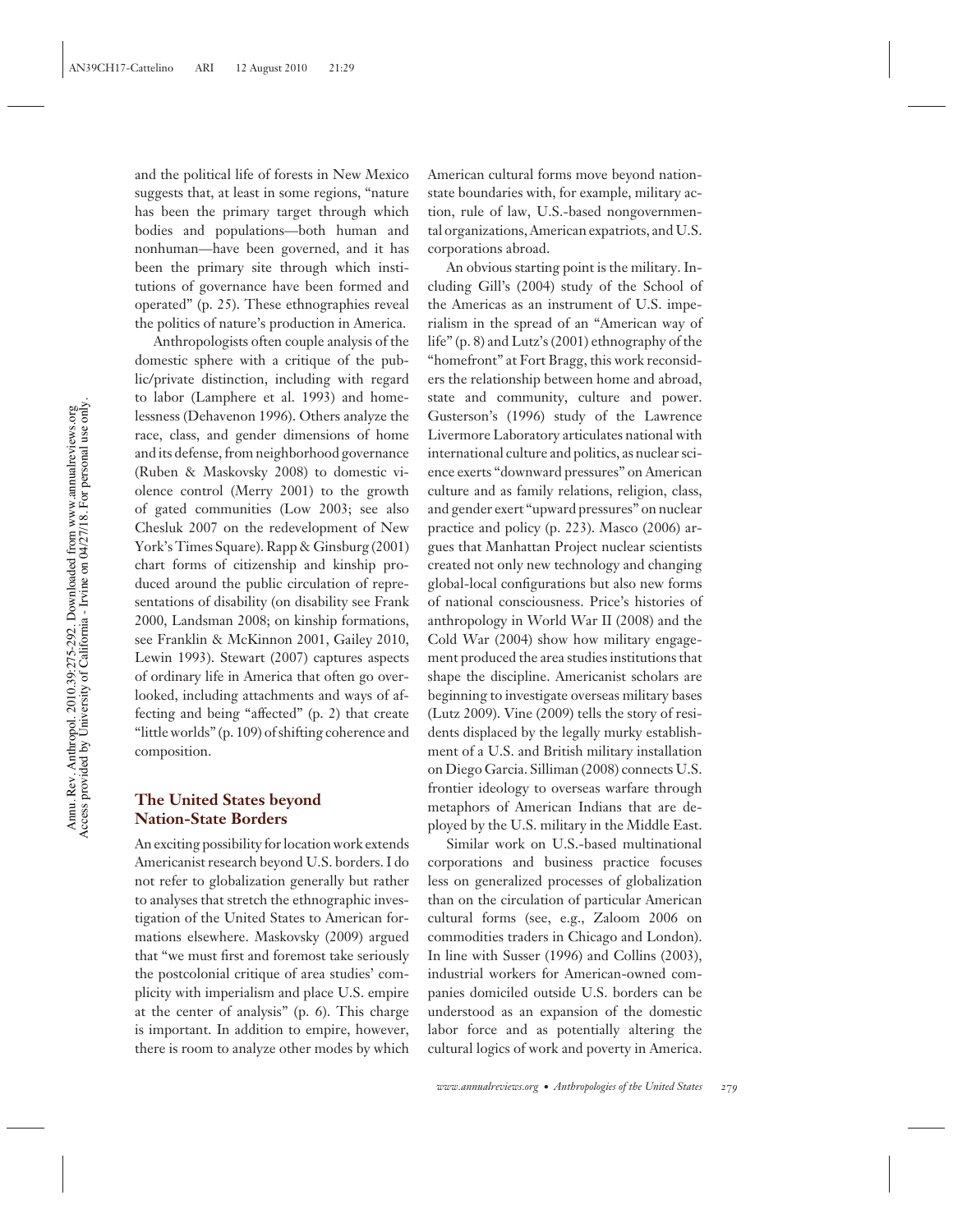Chapters in Maskovsky & Susser (2009) examine the "internal costs of empire." Similarly, Morgen & Maskovsky (2003) urge anthropologists to position U.S. welfare reform policy in relation to global economic processes. Such projects facilitate new analyses of American space, power, and cultural production.

#### **EPISTEMOLOGICAL LOCATIONS**

Americanist anthropology can destabilize or reinforce the discipline's epistemological foundations: There is no intrinsic effect of Americanist research on knowledge production. Nonetheless, there are identifiable tendencies. These include cultural critique, concern with the circulation and positioning of anthropological knowledge, and a rethinking of the relationship between theory and data. Before turning to these themes, it is helpful to identify relevant disciplinary traditions.

#### **Disciplinary Traditions**

Anthropological research in the United States is widespread and longstanding. Moffatt (1992) explained the growth of Americanist research beginning in the 1980s as the effect of postcolonial critiques of anthropology, interdisciplinarity, and declining funding for international research (p. 205). Additionally, my review of the literature suggests that increasing numbers of women in the discipline contributed to the growth of U.S.-based research, especially second book projects. Yet U.S.-based research is hardly new. Oft-forgotten anthropological research in the United States—by Boasians or urban anthropologists working with the Chicago School of Sociology, at field schools in Indian Country, and in other traditions—was especially prominent prior toWorldWar II. I do not intend to review this history except to cite two imperatives put forth by di Leonardo (1998). She insists on contextualizing anthropology's intellectual history with reference to American political and economic history, and she calls for Americanist anthropologists to undertake interdisciplinary training akin to that of colleagues who work elsewhere.

Anthropological research may or may not theorize America as such. De Genova (2007) follows Marcus (1999) in arguing that anthropology in the United States has not added up to an anthropology of the United States. De Genova pins this absence on American exceptionalism, anthropologists' failure to think of the United States as just another nation-state, and the ongoing existence of blinders to American empire. One might add another view: that scholars have been reluctant to generalize about the United States, perhaps because they are attuned to the dual pitfalls of transferring the anthropological gaze from foreign to "domestic exotics" (di Leonardo 1998) and of allowing white "heartland" communities to stand for America (on identity in America, see Baker 2004). De Genova's solution is to emphasize political economy, but anthropologists of the United States can also take another turn: from reified culture to the study of cultural activism (Ginsburg 2002; see also Checker & Fishman 2004 and Harding 1999) and cultural production. By refusing to oppose structural analysis to cultural critique, an analysis of cultural production can approach questions about capitalism and inequality in domains such as high fashion (Kondo 1997), film making (Ginsburg 2002), rock and roll (Mahon 2004) and country music (Fox 2004), museums (Clifford 1997, Erikson & Wachendorf 2002, Handler & Gable 1997), and magazines (Lutz & Collins 1993). Stewart (1996) presents an arresting account of cultural production and poetics that unsettles realist narratives of Appalachia and America.

# **Cultural Critique**

Along with exploring the production of culture, anthropologists have engaged in cultural critique that defamiliarizes the taken-for-granted in contemporary American life. Marcus & Fischer (1986) contended that anthropologists generally venture afar with "marginal or hidden agendas of critique of their own culture, namely, the bourgeois, middle-class life of mass liberal societies, which industrial capitalism has produced" (p. 111). Written into their analysis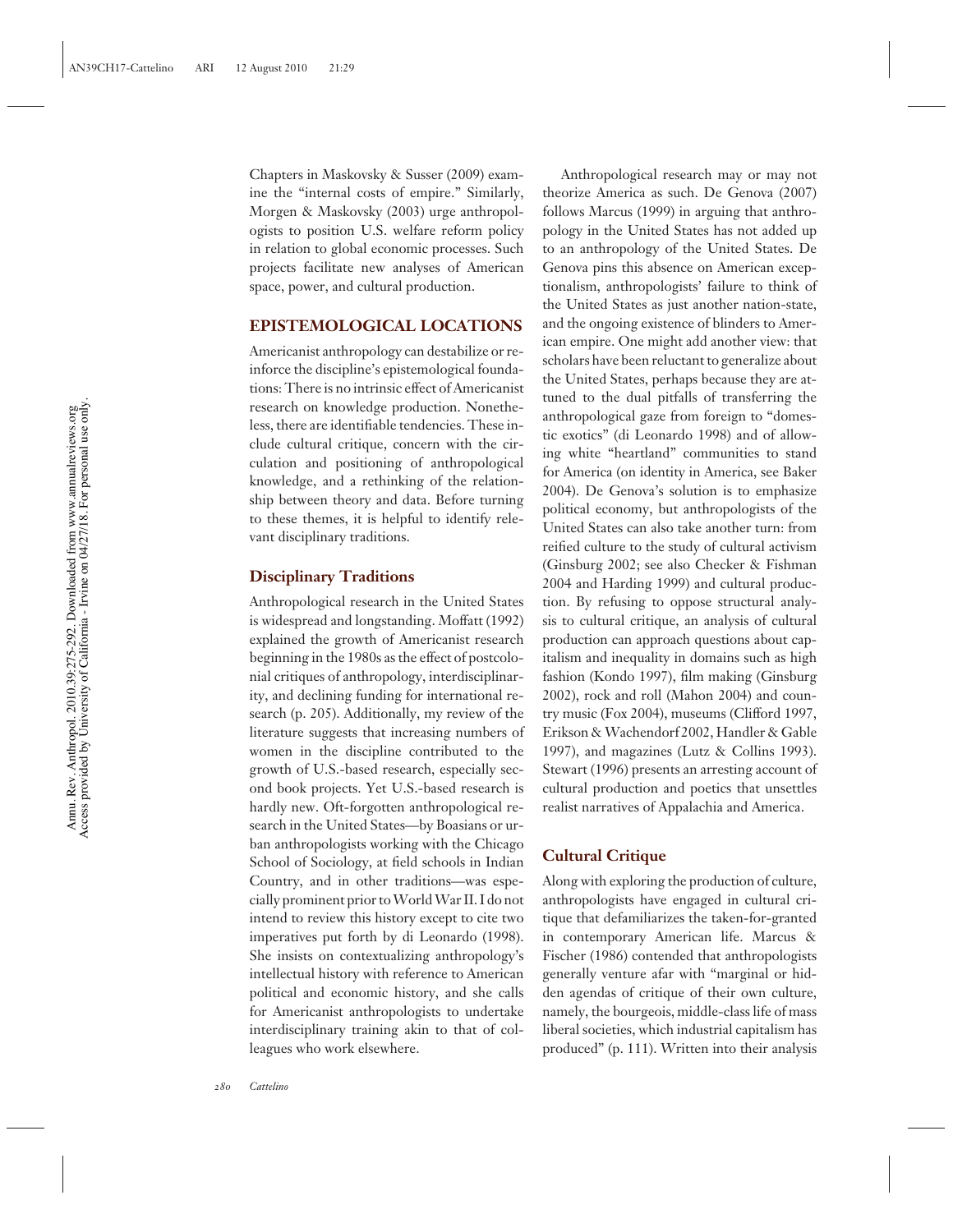was a (descriptive, but also normalizing) vision of which—and whose—America stood in relation to other places and peoples. Despite that limit, they rightly called for more rigorous cultural analysis of American culture, noting that cross-cultural juxtaposition relies on careful study in both places, and they identified a long tradition of epistemological critique. Marcus & Fischer identified the most promising agents of cultural critique as anthropologists whose previous research was located elsewhere, not in the United States (p. 113). Ginsburg (2006), however, argues that there is a recent trend in American-educated anthropologists who train to work in the United States.

What can anthropologists first trained to conduct research in the United States contribute to epistemological critique and cross-cultural juxtaposition? First, such a project—what one might call first-instance Americanist anthropology—has the potential to produce rigorous analysis of American cultures, political economy, and history that often is presumed rather than developed in cultural critique. If interdisciplinary and ethnographically grounded, first-instance Americanist anthropology should challenge the class and race presumptions prevalent in cultural critique. To put it another way, we must question what constitutes the familiar that is supposedly defamiliarized through cultural critique. Second, first-instance Americanists should bring to interdisciplinary American Studies a comparative engagement with the ethnographic record, not forgoing but rather relying on—and contributing to—the discipline's distinctive modes of empirical research and theorization.

An important example of cultural critique has been the study of gender. Inspired by the women's movement, feminist anthropologists in the 1970s and 1980s spread across the globe to establish an ethnographic record of global gender variation and differently gendered power relations. The resulting record was of great importance to feminist theory and practice. Meanwhile, anthropologists of the United States examined a range of topics that included gender negotiation (Ginsburg & Tsing 1990) and the transformative potential of theorizing reproduction (Ginsburg & Rapp 1994; see also Ragoné 1994, Rapp 1999). The politics of gender and reproduction in the United States influenced research elsewhere, which in turn shaped their investigation in the United States.

In one mode of cultural critique, anthropologists have located America in the identification of forms of knowledge or naturalized domains of social life—e.g., market economy and neoliberal economic theory that are associated with the United States. For example, in ethnographies of investment bankers and commodities traders, respectively, Ho (2009) and Zaloom (2006) show that the association of the market with (raced, classed, and gendered) America reinforces U.S. global power and restructures American corporations, ideologies of success, and inequalities (see also Martin 1994 on flexible bodies). In the United States, markets are models for social relations and exchange practices, from garage sales (Herrmann 1997) to alternative forms of currency (Maurer 2005). "American consumer culture," as Chin (2001) argues in her examination of African American youth consumption, is not only an arena for working out social inequality but also a measure of social value (see also Jain 2006 on injury and product safety law). Dávila (2001) shows how marketing to Latinos is implicated in hierarchies of race, culture, and nation. In her analysis of the cultural politics of manic depression, Martin (2007) demonstrates mania's historical affinity with a U.S. neoliberal economic order that privileges flexibility, creativity, and productivity.

### **Circulation and Position**

Americanist research raises questions of broader significance about the force and movement of anthropological ideas (Brettell 1993). di Leonardo 1998 (see also Baker 1998) offers a trenchant critique of how anthropological knowledge circulates in ways that create power inequalities. She cautions against the "anthropological gambit" (1998, p. 57), by which scholars deploy irony, humor, or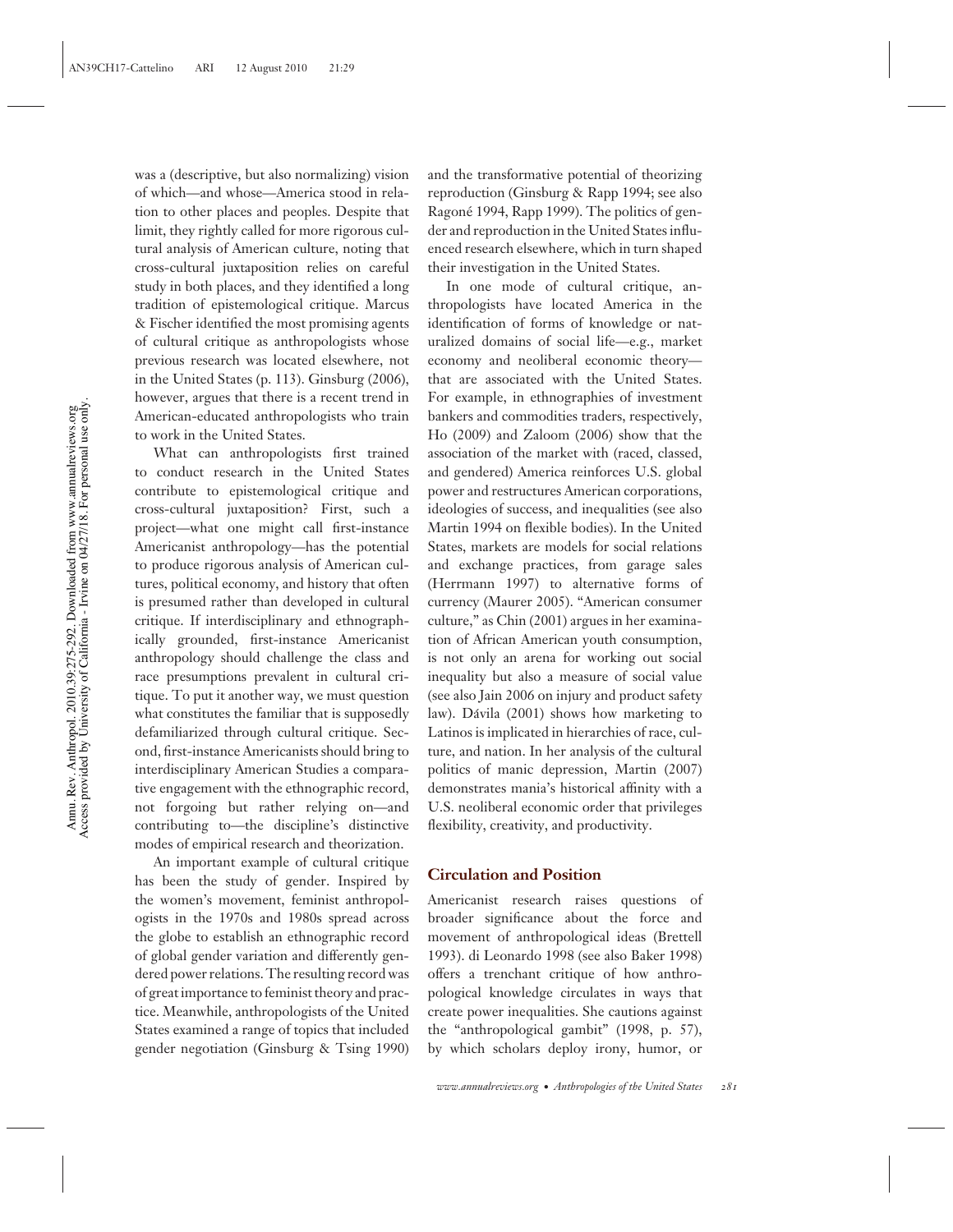sentimentality to imply that "we" really are like "them" (where who counts as "we" reinscribes privilege).

Debates over conducting anthropological research at home went on for decades and seem to have run out of steam with recognition of the field's epistemic and demographic multiplicity. Rather than arguing about subject positions and objectivity, anthropologists are now more likely to discuss specific at-home fieldwork dilemmas. These include pressure to convert or adhere to Christianity (Harding 1999) or Hasidic Judaism (Fader 2009), the politics of desire and subjective instability in interracial fieldwork (Chin 2006), the space of cultural biography alongside autobiography (Frank 2000), or the imperative for public action to accompany theorization of concepts such as racism and antiracism (Mullings 2005). Maurer (2005) takes the epistemological correspondence between anthropological description and everyday theories of money as an opportunity to explore the ethics and politics of anthropological method. Going beyond commonplace reflexivity, Jackson (2005) adopts a superhero avatar ("Anthroman") to engage creatively the positional and performative dimensions of fieldwork while theorizing class and racial performativity.

# **Theory as Cultural Resource and Practice**

Americanist research encounters recursive risks and evidentiary potential when deploying social theory that is produced in American and European academies. Moffatt (1992) noted that "folk forms" of scholarly concepts circulate in American culture and that those concepts are themselves drawn from "the common culture" (p. 222). I raise a different but related question: What if anthropologists attend to theory as part of the cultural repertoire available for social scientific analysis? Is social theory also data for anthropologists of the United States?

Anthropologists have grappled with the status of non-Western theory and with the challenge of deploying culturally inflected Euro-American social theory to analyze other peoples' lives. Americanist anthropology, by contrast, risks deploying theory that is produced within American cultural arenas without attending to the potential for autoreinforcement when concepts are used to explain proximate social lives and imaginaries. What if Americanists considered social theory to be a form of cultural production? Harrison (2008), among others, reminds us that the terrain of theory in the United States is already structured by race and class. Many have examined the cultures of science, technology, and medicine in the United States (e.g., Dumit 2004; Kelty 2008; Martin 1994, 2007; Rapp 1999; Saunders 2009), and a number of researchers (e.g., Helmreich 1998, Masco 2006) have demonstrated the cultural embeddedness and impact of scientific investigation. In addition to undertaking a located cultural analysis of social theory, Americanist anthropologists can build theory at its creative ethnographic edge.

Anthropologies of the United States do not categorically shake the epistemological foundations of a discipline whose dominant modalities have been familiarization and defamiliarization. The contingency of Americanist anthropologies' effects suggests that it is time to set aside the question of what changes with an anthropology of the United States (as if change were inevitable) and instead to ask what anthropologies of the United States can change, and how.

# **CONDITIONS OF INDIGENEITY AND SETTLER COLONIALISM**

Of all location work undertaken by Americanist anthropologists, perhaps none has been so vexed as the relationship to Indian country. Emergent inquiry into settler colonialism and the politics of indigeneity has the potential to strengthen the anthropology of the United States by accounting for the ways that being a settler society structures all American lives. Such an approach can enhance the anthropology of Native North America by identifying the ongoing conditions and limits of settler colonialism while also attending to forms of indigenous political and cultural distinctiveness.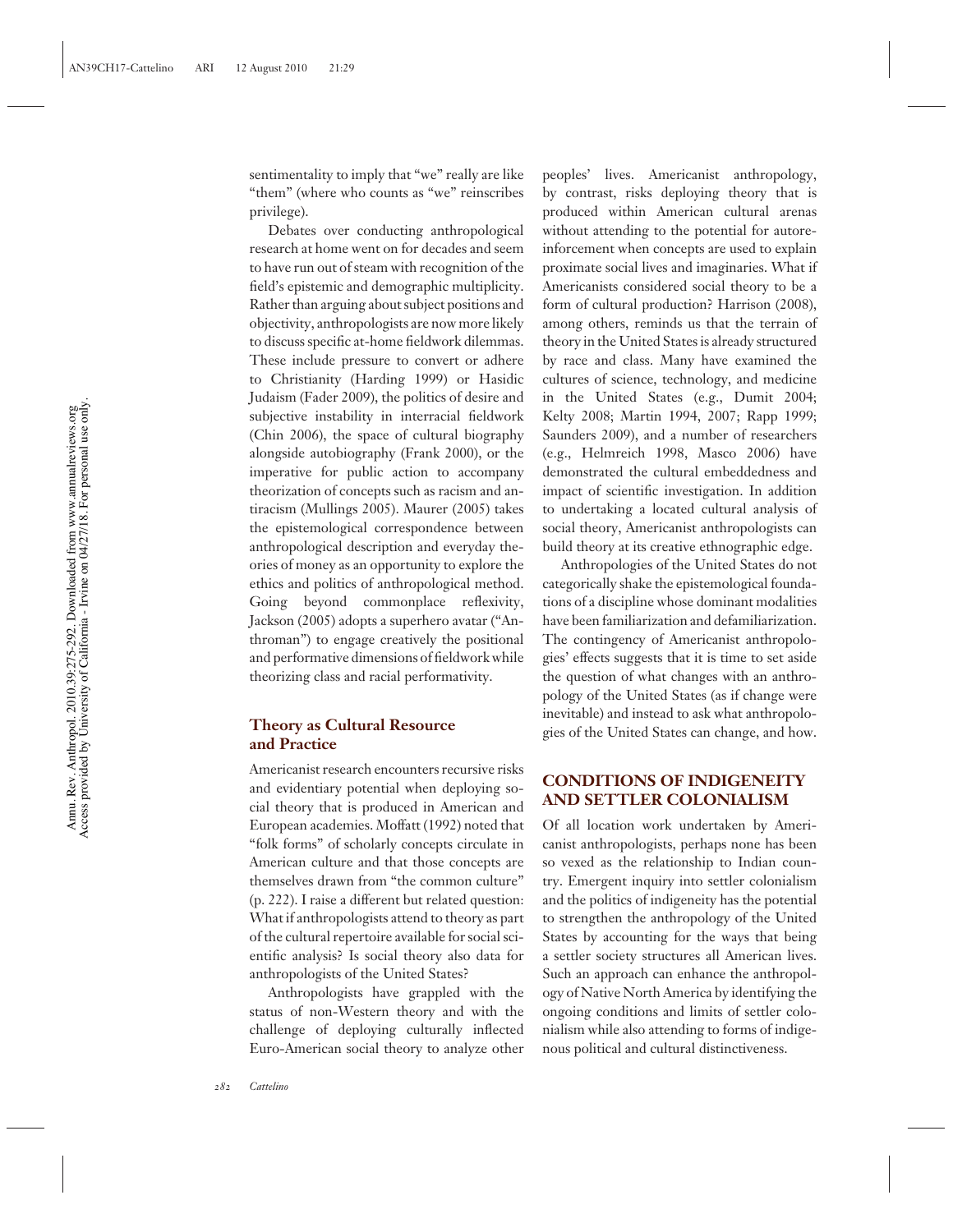By "conditions of indigeneity," I mean both the everyday conditions of indigenous peoples' lives and also the structures that condition indigeneity in the contemporary world. Anthropologists, in general, wisely resist debates about who is really indigeneous in favor of analyzing claims and practices of indigeneity under changing historical conditions. In recent years, scholarly attention in the Anglophone settler states (especially Australia, New Zealand, and Canada) has turned to settler colonialism as a distinct configuration of citizenship, territory, economy, and cultural politics.

#### **Near, and Yet So Far**

The anthropology of the United States and the anthropology of Native North America have been maintained largely as separate anthropological traditions. For example, Moffat defined the scope of his review as follows: "American in this article means 'of the continental United States [excluding native American peoples]'" (Moffatt 1992, p. 205n1, brackets in original). Native America's marginal status in the anthropology of the United States (combined with its ongoing legitimacy as a distinct site of anthropological study) reflected and reinforced the positioning of indigenous peoples as outside the time and space of modern American life. Perhaps for related reasons, Deloria's trenchant critique of "anthros" (1988 [1969]), in combination with efforts by Native communities to gain control over their representation and knowledge production, led to some research restrictions and generated scholarly reflections on the ethics, politics, and subjective positioning of anthropological research in Indian country (e.g., Biolsi & Zimmerman 1997, Field 2008, Medicine 2001, Simpson 2007, Starn 2004, Whiteley 1998).

My goal is neither to revisit these questions of history and method nor to review generally the recent research on indigenous peoples in the United States (for the latter, see Strong 2005; see also Kan & Strong 2006). Nor am I simply criticizing anthropologists of the United States for failing to include Indian country.

Instead, I consider the location work that is accomplished by analyzing the United States and Native North America in terms of settler colonialism and the politics of indigeneity. To analyze the United States as a settler society is not to displace other conceptualizations (e.g., as a former slave state or an ongoing site of migration) but rather to capture the complexity of American political, economic, and cultural formations.

Before turning to this conceptual terrain, it is vital to recognize that a number of anthropologists have treated indigenous communities neither as outside of the time and space of the United States nor as laboratories for the study of acculturation. For example, Blu's (2001 [1980]) study of Lumbee identity and racial formation during the Civil Rights era took Lumbee political activity to be the outcome of combined internal and outsider ideas of who Lumbees are. Sider (2003, updating an earlier study published in 1993) showed Lumbee identity to be inextricably bound up with inequalities produced by the state and capital. A number of anthropologists have examined how American Indian blood reckoning both participates in American racial logics and also is contoured by the specificity of Indian claims to tribal sovereignty and nationhood (Strong & Van Winkle 1996, Sturm 2002; see also Kauanui 2008 for a historical account of Hawaiian blood and sovereignty).

Others have centered Native America in the racial and geopolitical organization of U.S. society and anthropological inquiry. Baker (2010) argues that concepts of culture first developed by anthropologists of Native North America formed the template for anthropological theories of race deployed in subsequent debates over "the Negro problem." De Genova (2006) contends that Native American racialization is the "ideological template" (p. 10) for Latino and Asian racialization. Although powerful, his model relies on an overly restrictive account of indigenous peoples as foreign. Borneman (1995), likewise, centers Native Americans in his history of anthropology as "foreign policy" arguing that the discipline has always been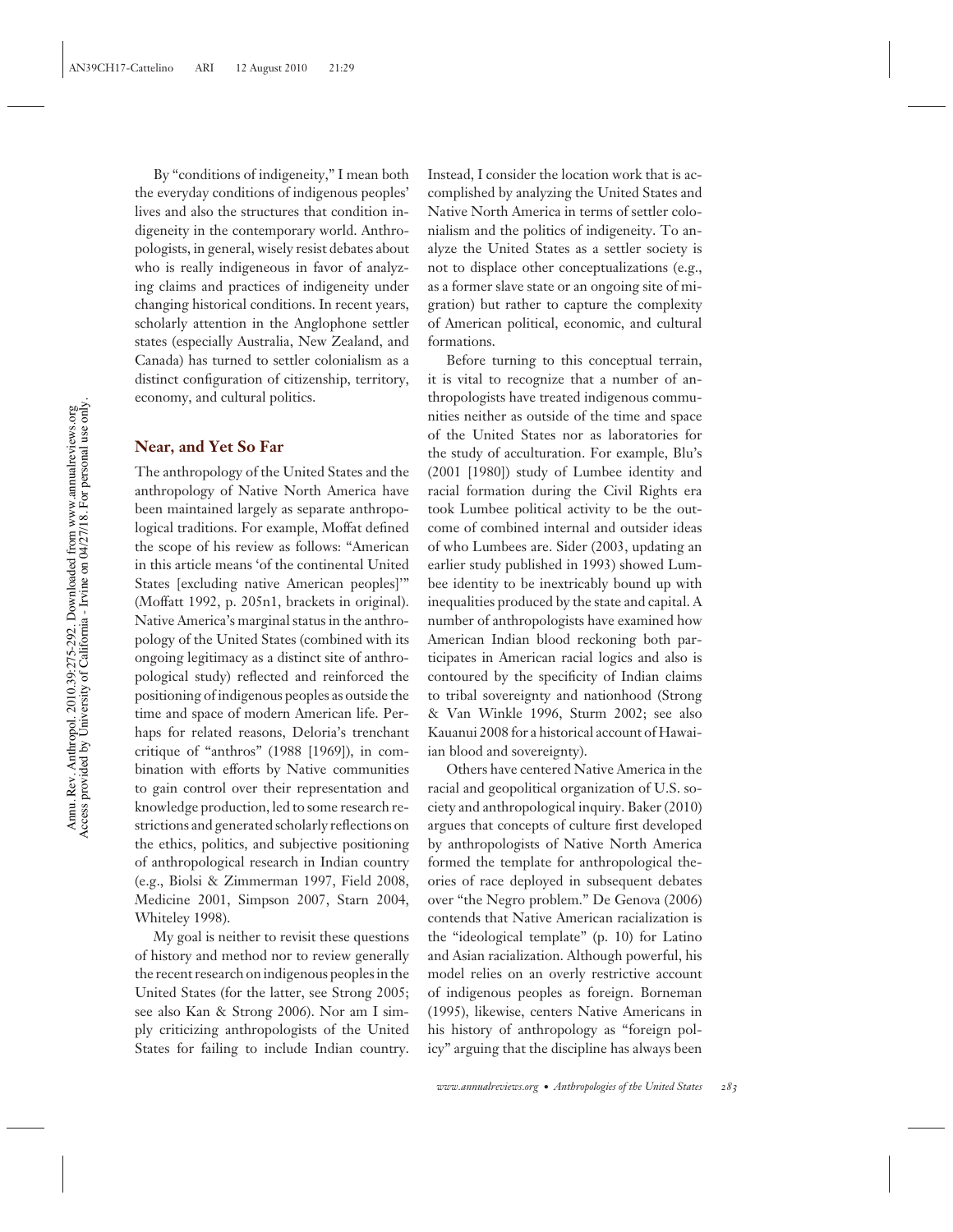concerned with the foreign and paradigmatically with the Indian (who subsequently became domesticated, after which anthropology moved overseas). Nonetheless, as Native American Studies scholars have shown (e.g., Deloria 1998), American Indians have long been part of settler American domestic imaginaries (and especially of American exceptionalism): Indigenous peoples can form or threaten the boundaries of citizenship and sovereignty in settler states (see also Biolsi 2005, Simpson 2003). If, as Borneman (1995) argues, "anthropology's unique location from which it makes continued contributions to knowledge" is "[f ]ieldwork among the foreign" (p. 669), where does this leave Americanist anthropology? Shifting the anthropological focus to settler colonialism brings into view new ethnographic and analytical questions about politics, sovereignty, economy, and representation in the United States.

#### **Politics**

Relatively little research focused on the politics of indigeneity until after the Red Power movement and the indigenous critique of anthropology forced a reorganization of the anthropology of Indian country (but see Blu 2001 [1980]). Some anthropologists have addressed federal Indian law and policy on Indian reservations (e.g., Biolsi 1992, 2001; Miller 2001; Richland 2008). Nesper's (2002) ethnography of the "walleye wars" over Ojibwe treaty rights provides an account not only of political conflict with whites but also of political organizing and internal diversity within Ojibwe communities. Fowler (2002) explores Cheyenne-Arapaho political consciousness and practice in the context of federal self-determination policy (whereby federally recognized tribal governments administered tribal social services). Blu (2001), Cramer (2005), andMiller (2003) have explored the racial, legal, and regional politics of recognition whereby some but not other indigenous groups can gain federal acknowledgment as (semi)sovereigns. Merry's (2000) historical ethnography of law, culture, and colonization in Hawai'i explores the "civilizing process" (p. 8)

whereby Euro-American law became a marker of sovereignty to which Hawaiians appealed as evidence of nationhood. Some of these works point the way toward an analysis of the everyday practices and structures of feeling (see O'Nell 1996 on depression) entailed by the politics of indigeneity. Research on politics among indigenous peoples can contribute to ethnographic and theoretical understandings of citizenship, recognition, and law in settler states.

#### **Sovereignty**

American Indian nations retain (limited) sovereignty within the U.S. federalist system and also stake claims to inherent sovereignty outside their relationships to the United States. Increasing attention among anthropologists to indigenous sovereignty dovetails with recent trends in Native American Studies, indigenous political movements, and anthropology outside of Indian country. Relative to others, anthropologists are likely to study sovereignty's local manifestations and limits (Fowler 2002) and attend to the lived dimensions of sovereignty beyond formal political claims. Anthropological investigations of indigenous sovereignty also have the (unrealized) potential to inform theories of sovereignty beyond the indigenous context. Meanwhile, anthropologists working in nonindigenous contexts have increasingly taken sovereignty to be an object of inquiry (see Hansen & Stepputat 2006). Their work aids in theorizing settler-state sovereignties. Indigenous sovereignty, however, is differently configured and, therefore, is essential to any larger project of theorizing sovereignty.

Sovereignty takes a particularly territorialized (and temporalized; see Bruyneel 2007) form for indigenous people in settler states. Nonetheless, Biolsi (2005) observes that American Indian sovereignty is rarely territorially exclusive but rather is shared, to varying degrees, with other sovereigns. Cattelino (2008; see also Spilde 1998) examines Florida Seminole sovereignty in the casino era as constituted through practices of autonomy but also in relations of interdependency with other sovereigns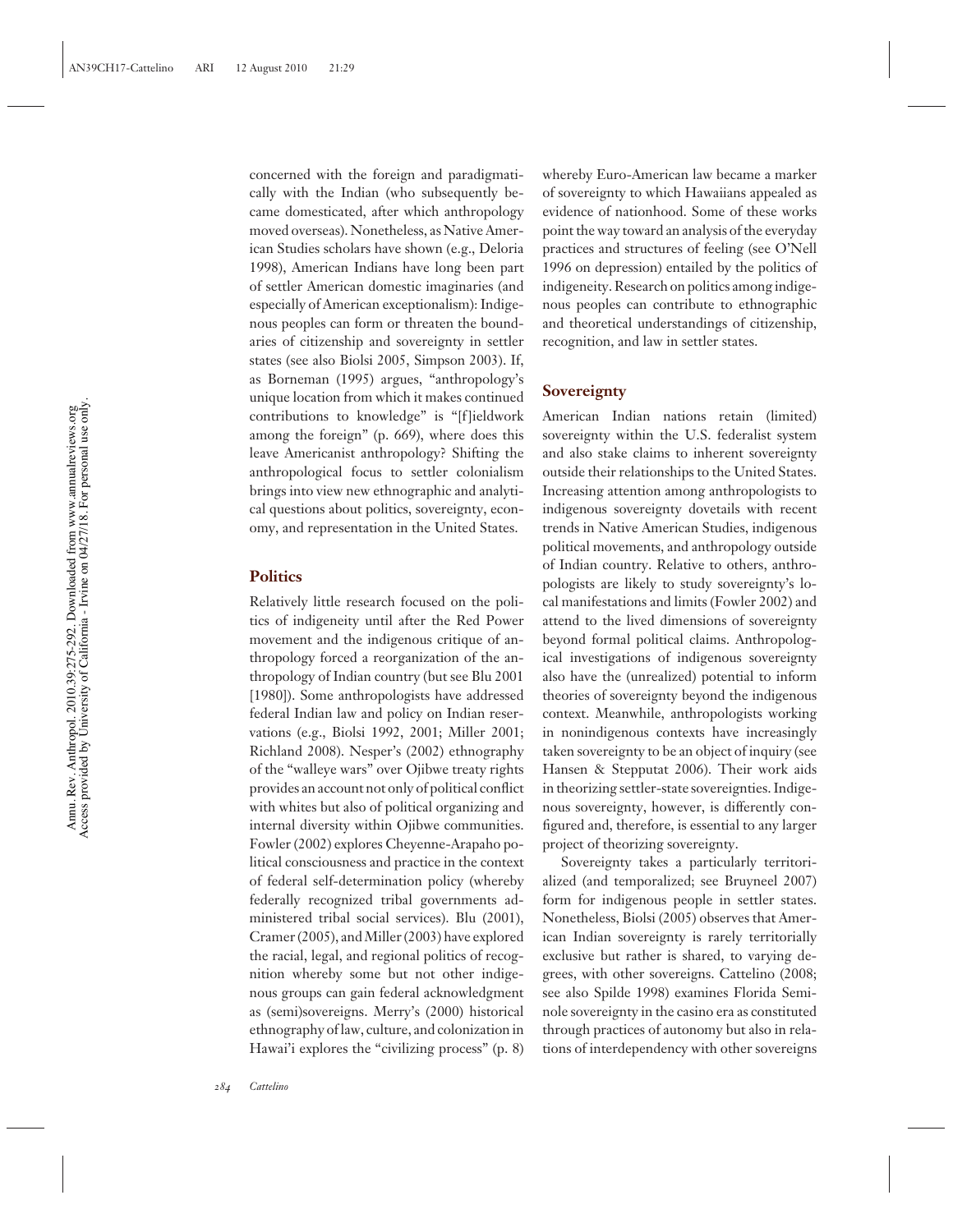(including other indigenous peoples; see Jackson 2003 on interindigenous relations). Indigenous forms of sovereignty, when not taken solely to be failed sovereignties, point to the limits of dominant theories of sovereignty as autonomy. Attention to these limits, in turn, has implications for anthropological investigation of U.S. sovereignty.

As Strong & Van Winkle (1993) write, Native American nations "challenge and constrain the boundaries and sovereignty of the United States" (p. 9). Simpson (2003) examines Mohawk narratives of, and embodied practices at, the U.S.-Canadian border to show how indigenous nationalism unsettles settler-state sovereignty. At a historical moment when indigenous claims and practices are increasingly articulated in the terms of sovereignty, anthropologists working in Indian country can investigate aspects of sovereignty that are of critical concern to indigenous lives and social theory alike.

#### **Economy**

Anthropological study of indigenous economic action has the potential to upend the settler colonial conflation of indigenous peoples with poverty. Anthropologists have examined American Indian marginalization in wage labor (Littlefield & Knack 1996), capital accumulation (Faiman-Silva 1997, Pickering 2000), economic development (Dombrowski 2001), job training in boarding schools (Lomawaima 1994), and welfare state redistribution (Berman 2003). Tribal government operation of casinos has forced reconsideration in public culture and policy alike of American Indians' place within American economic and political landscapes (Cattelino 2008; Darian-Smith 2002, 2003; Spilde 1998). The task is not simply to offer an empirical corrective (showing that Indians can be rich or capitalists) or a celebration of counter-stereotypes that overlooks exploitative economic relations within Indian country. Instead, rethinking indigenous economy poses a political and theoretical challenge to the cultural logics whereby indigenous people are perceived to occupy a space of economic difference, pastness, and lack of regulation or lawlessness (Darian-Smith 2002, Erikson 1999, Simpson 2008). Anthropological inquiry may unsettle the "double bind of American Indian need-based sovereignty" (Cattelino 2010), whereby indigenous wealth is taken to be a sign of cultural loss and assimilation to an "American" way of life and thereby to undermine the difference on which tribal sovereignty is based.

#### **Representation**

One condition of settler colonialism is that indigenous lives and differences are contested on the terrain of representation (Bodinger de Uriarte 2007, Castile 1996, Ginsburg 2002, Krech 1999, Mithlo 2009, Mullin 2001, Prins 2002, Strong 2004). Struggles over "who owns Native culture," as Brown (2003) puts it, often involve legal disputes over cultural and intellectual property (see also Coombe 1998). Brown rightly identifies cultural activism as key to indigenous claims. That said, his appeal to an open domain of ideas and images downplays the harm of transparency and translation to some indigenous forms of knowledge production (see, e.g., Whiteley 1998 on Hopi cultural representation as instrumental value) and the selective deployment of openness within settler societies. The production and contestation of tradition is explored by Jackson (2003) in Yuchi ceremonial performance and Richland (2008) in language use in Hopi courts (see also Samuels 2004 and Fienup-Riordan 2000). While noting that cultural claims sometimes deploy essentialisms (Mithlo 2009) and that indigenous difference is often figured narrowly as cultural (Mullin 2001), anthropologists can complement the well-established literature on white images of Indians with attention to indigenous cultural activism.

#### **Toward an Anthropology of Settler Colonialism**

Scholars in indigenous studies are increasingly writing and thinking in terms of settler colonialism. Wolfe (1999, p. 2) describes settler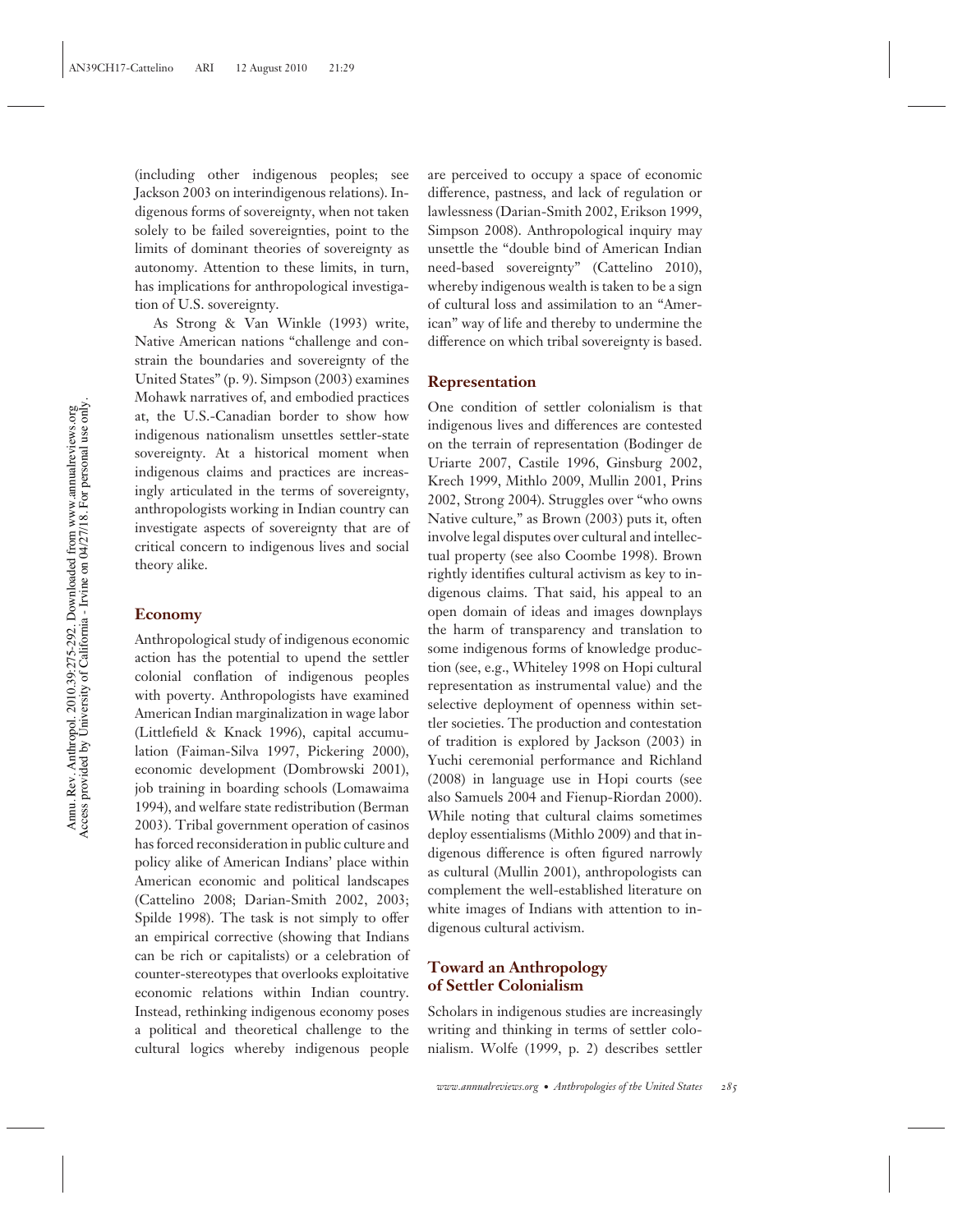colonialism as "a structure not an event," and he differentiates settler colonialism's target of land dispossession from the expropriation of labor in dependent colonies. He, like Fogelson (1999), connects past-oriented anthropological research in Native America to American nationalism. Settler colonialism creates a set of structures, practices, ideological formations, and dilemmas that are open to social scientific analysis. These, I suggest, include but by no means are limited to the dilemmas that indigenous peoples' everyday practices of citizenship pose to settler states, distinctive epistemologies and disciplinary formations, settler quandaries of how to claim national histories and territories when these are laced with traces of invasion, and pressure on the crafting of shared futures.

The anthropology of Native North America cannot be subsumed by the study of the United States. On the other hand, it cannot stand entirely outside of the time and space of the United States. Critical ethnographic engagement with the conditions of indigeneity may illuminate aspects of life in this settler society that too often go unexplored not only in scholarship but also in public culture. If anthropology was built partly on the study of American Indians, then it is time to critically reclaim the discipline's foundations as built in, on, and with Indian country. Along with ongoing investigation of the space of America and the epistemological position of Americanist anthropology, it is this type of location work that will maintain the vitality of the anthropology of the United States.

#### **DISCLOSURE STATEMENT**

The author is not aware of any affiliations, memberships, funding, or financial holdings that might be perceived as affecting the objectivity of this review.

# **ACKNOWLEDGMENTS**

I am grateful to two exemplary research assistants: Alexander Blanchette at the University of Chicago and Katja Antoine at UCLA. This article benefited from comments by Faye Ginsburg, Jason Jackson, Sherry Ortner, and Audra Simpson. Research was supported by the Institute for Advanced Study in Princeton, the Lichtstern Fund in the Department of Anthropology at the University of Chicago, and the Division of Social Sciences and Department of Anthropology at UCLA.

#### **LITERATURE CITED**

Adams J. 2007. Ethnography of rural North America. *N. Am. Dialogue* 10(2):1–6

- Baker LD. 1998. *From Savage to Negro: Anthropology and the Construction of Race, 1896–1954*. Berkeley: Univ. Calif. Press
- Baker LD. 2004. *Life in America: Identity and Everyday Experience*. Malden, MA: Blackwell
- Baker LD. 2010. *Anthropology and the Racial Politics of Culture*. Durham, NC: Duke Univ. Press
- Basso KH. 1996. *Wisdom Sits in Places: Landscape and Language Among the Western Apache*. Albuquerque: Univ. N. M. Press
- Berman T. 2003. *Circle of Goods: Women, Work, and Welfare in a Reservation Community*. Albany: State Univ. N. Y. Press
- Biolsi T. 1992. *Organizing the Lakota: The Political Economy of the New Deal on the Pine Ridge and Rosebud Reservations*. Tucson: Univ. Ariz. Press
- Biolsi T. 2001. *"Deadliest Enemies": Law and the Making of Race Relations On and Off Rosebud Reservation*. Berkeley: Univ. Calif. Press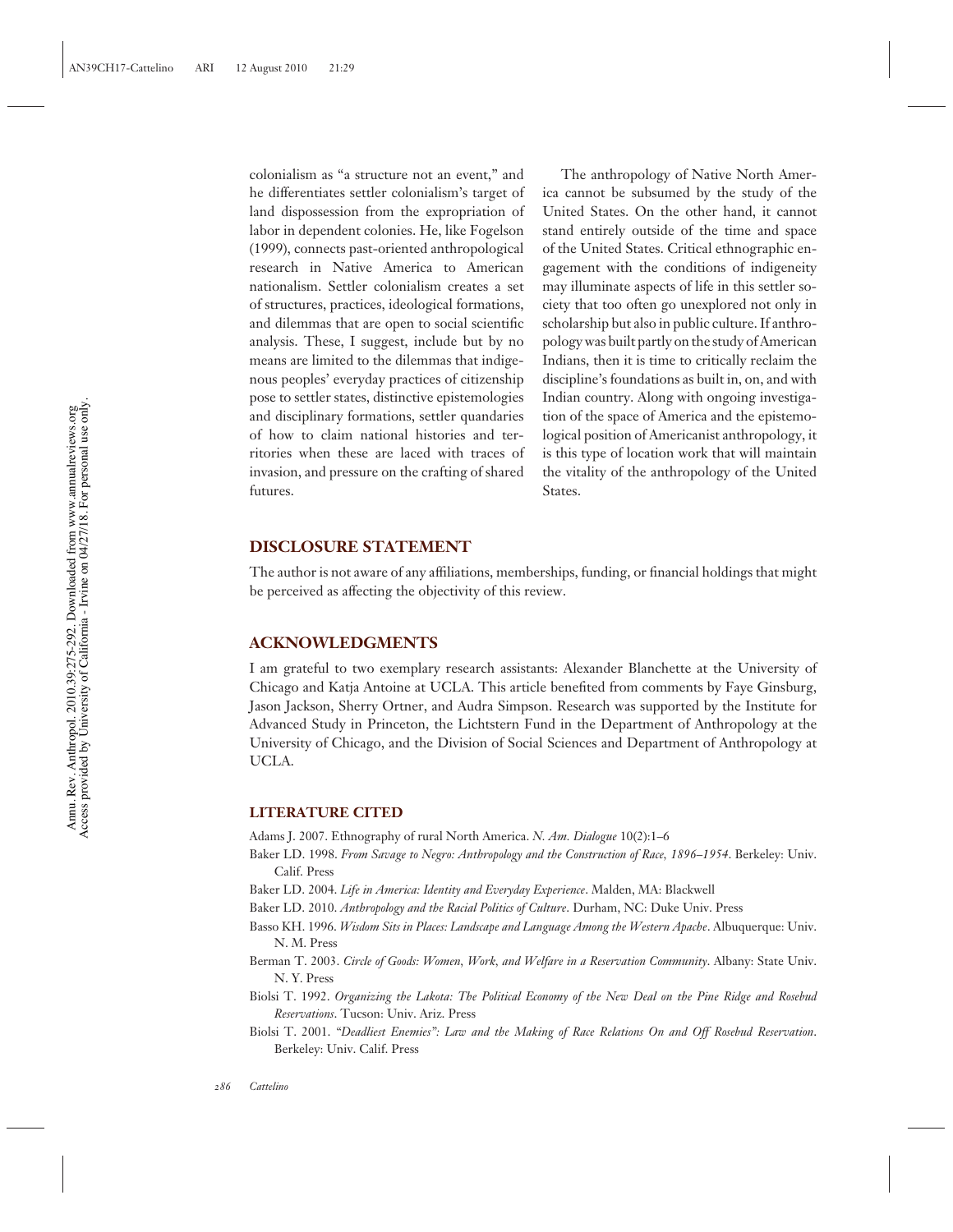- Biolsi T. 2005. Imagined geographies: sovereignty, indigenous space, and American Indian struggle. *Am. Ethnol.* 32(2):239–59
- Biolsi T, Zimmerman LJ, eds. 1997. *Indians and Anthropologists: Vine Deloria, Jr. and the Critique of Anthropology*. Tucson: Univ. Ariz. Press
- Blu KI. 2001 [1980]. *The Lumbee Problem: The Making of an American Indian People*. Lincoln/London: Univ. Nebr. Press
- Blu KI, with introduction by RD Fogelson. 2001. Region and recognition: Southern Indians, anthropologists, and presumed biology. In *Anthropologists and Indians in the New South*, ed. RA Bonney, JA Paredes, pp. 27– 51. Tuscaloosa: Univ. Ala. Press
- Bodinger de Uriarte JJ. 2007. *Casino and Museum: Representing Mashantucket Pequot Identity*. Tucson: Univ. Ariz. Press
- Borneman J. 1995. American anthropology as foreign policy. *Am. Anthropol.* 97(4):663–72
- Bourgois PI. 1995. *In Search of Respect: Selling Crack in El Barrio*. Cambridge/New York: Cambridge Univ. Press
- Bourgois PI, Schonberg J. 2009. *Righteous Dopefiend*. Berkeley: Univ. Calif. Press
- Brettell CB. 1993. Introduction: Fieldwork, text, audience. In *When They Read What We Write: The Politics of Ethnography*, ed. CB Brettell, pp. 163–76. Westport, CT: Bergin and Garvey
- Brodkin K. 1998. *How Jews Became White Folks and What That Says About Race in America*. New Brunswick, NJ: Rutgers Univ. Press
- Brodkin K. 2009. *Power Politics: Environmental Activism in South Los Angeles*. New Brunswick, NJ: Rutgers Univ. Press
- Brown MF. 1997. *The Channeling Zone: American Spirituality in an Anxious Age*. Cambridge, MA: Harvard Univ. Press
- Brown MF. 2003. *Who Owns Native Culture?* Cambridge, MA: Harvard Univ. Press
- Bruyneel K. 2007. *The Third Space of Sovereignty: The Postcolonial Politics of U.S.-Indigenous Relations*. Minneapolis: Univ. Minn. Press
- Castile GP. 1996. The Commodification of Indian Identity. *Am. Anthropol.* 98(4):743–49
- Cattelino JR. 2008. *High Stakes: Florida Seminole Gaming and Sovereignty*. Durham, NC: Duke Univ. Press
- Cattelino JR. 2010. The double bind of American Indian need-based sovereignty. *Cult. Anthropol.* 25(2):235–62
- Checker M. 2005. *Polluted Promises: Environmental Racism and the Search for Justice in a Southern Town*. New York: N. Y. Univ. Press
- Checker M, Fishman M, eds. 2004. *Local Actions: Cultural Activism, Power, and Public Life in America*. New York: Columbia Univ. Press
- Chesluk B. 2007. *Money Jungle: Imagining the New Times Square*. New Bruswick, NJ: Rutgers Univ. Press
- Chin EM. 2001. *Purchasing Power: Black Kids and American Consumer Culture*. Minneapolis: Univ. Minn. Press Chin EM. 2006. Confessions of a Negrophile. *Transform. Anthropol.* 14(1):44–52
- Clifford J. 1997. *Routes: Travel and Translation in the Late Twentieth Century*. Cambridge, MA: Harvard Univ. Press
- Collins JL. 2003. *Threads: Gender, Labor, and Power in the Global Apparel Industry*. Chicago: Univ. Chicago Press
- Coombe RJ. 1998. *The Cultural Life of Intellectual Properties: Authorship, Appropriation, and the Law*. Durham, NC: Duke Univ. Press
- Coutin SB. 2000. *Legalizing Moves: Salvadoran Immigrants' Struggle for U.S. Residency*. Ann Arbor: Univ. Mich. Press
- Cramer RA. 2005. *Cash, Color, and Colonialism: The Politics of Tribal Acknowledgment*. Norman: Univ. Okla. Press
- Darian-Smith E. 2002. Savage capitalists: law and politics surrounding Indian casino operations in California. In *Studies in Law, Politics, and Society*, ed. A Sarat, P Ewick, 26:109–40. Amsterdam: JAI
- Darian-Smith E. 2003. *New Capitalists: Law, Politics, and Identity Surrounding Casino Gaming on Native American Land*. Belmont, CA: Wadsworth/Thomson Learn.
- Dávila AM. 2001. *Latinos, Inc.: The Marketing and Making of a People*. Berkeley: Univ. Calif. Press
- Dávila AM. 2004. *Barrio Dreams: Puerto Ricans, Latinos, and the Neoliberal City*. Berkeley: Univ. Calif. Press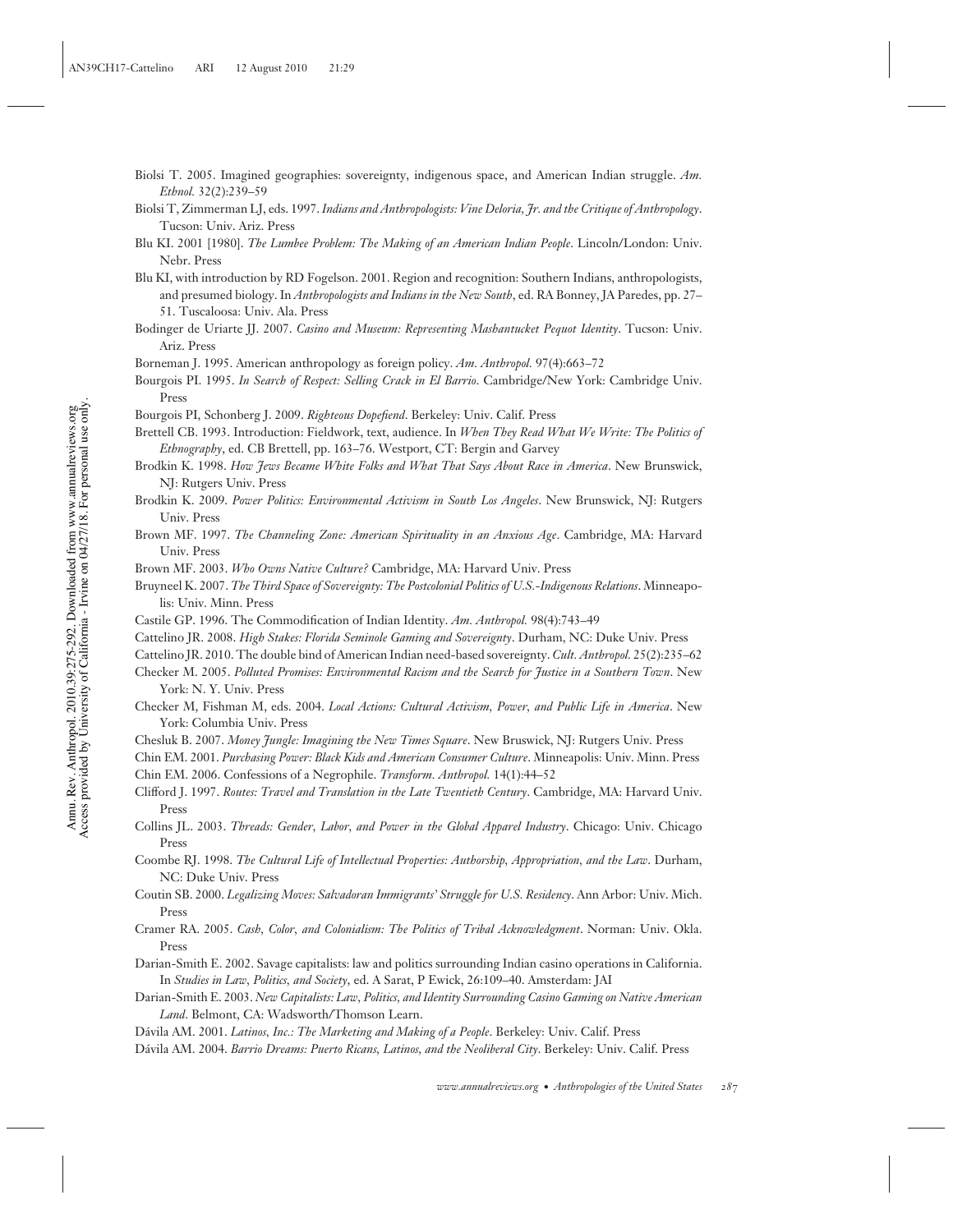- De Genova N. 2005. *Working the Boundaries: Race, Space, and "Illegality" in Mexican Chicago*. Durham, NC: Duke Univ. Press
- De Genova N. 2006. Introduction: Latino and Asian racial formations at the frontiers of U.S. nationalism. In *Racial Transformations: Latinos and Asians Remaking the United States*, ed. N De Genova, pp. 1–20. Durham, NC: Duke Univ. Press
- De Genova N. 2007. The stakes of an anthropology of the United States. *CR: The New Centennial Rev.* 7(2):231–77
- Dehavenon A. 1996. *There's No Place Like Home: Anthropological Perspectives on Housing and Homelessness in the United States*. Westport, CT: Bergin & Garvey
- Deloria PJ. 1998. *Playing Indian*. New Haven: Yale Univ. Press
- Deloria VJ. 1988 [1969]. Anthropologists and other friends. In *Custer Died for Your Sins: An Indian Manifesto*, pp. 78–100. Norman: Univ. Okla. Press
- Di Leonardo M. 1992. The female world of cards and holidays: women, families, and the work of kinship. In *Rethinking the Family: Some Feminist Questions*, ed. B Thorne, M Yalom, pp. 246–61. Boston: Northeast. Univ. Press
- Di Leonardo M. 1998. *Exotics at Home: Anthropologies, Others, American Modernity*. Chicago: Univ. Chicago Press
- Dombrowski K. 2001. *Against Culture: Development, Politics, and Religion in Indian Alaska*. Lincoln: Univ. Nebr. Press
- Doukas D. 2003. *Worked Over: The Corporate Sabotage of an American Community*. Ithaca, NY: Cornell Univ. Press
- Dumit J. 2004. *Picturing Personhood: Brain Scans and Biomedical Identity*. Princeton, NJ: Princeton Univ. Press
- Durrenberger EP, Erem S. 2005. *Class Acts: An Anthropology of Service Workers and Their Union*. Boulder, CO: Paradigm
- Elisha O. 2008. Moral ambitions of grace: the paradox of compassion and accountability in evangelical faithbased activism. *Cult. Anthropol.* 23(1):154–89
- English-Lueck J. 2002. *Cultures@Silicon Valley*. Palo Alto, CA: Stanford Univ. Press
- Erikson PP. 1999. A-whaling we will go: encounters of knowledge and memory at the Makah Cultural and Research Center. *Cult. Anthropol.* 14(4):556–83
- Erikson PP, with Ward H, Wachendorf K. 2002. *Voices of a Thousand People: The Makah Cultural and Research Center*. Lincoln/London: Univ. Nebr. Press
- Erzen T. 2006. *Straight to Jesus: Sexual and Christian Conversions in the Ex-Gay Movement*. Berkeley: Univ. Calif. Press
- Fader A. 2009. *Mitzvah Girls: Bringing Up the Next Generation of Hasidic Jews in Brooklyn*. Princeton, NJ: Princeton Univ. Press
- Faiman-Silva SL. 1997. *Choctaws at the Crossroads: The Political Economy of Class and Culture in the Oklahoma Timber Region*. Lincoln: Univ. Nebr. Press
- Field LW. 2008.*Abalone Tales: Collaborative Explorations of Sovereignty and Identity in Native California*. Durham, NC: Duke Univ. Press
- Fienup-Riordan A. 2000. *Hunting Tradition in a Changing World*. New Brunswick, NJ: Rutgers Univ. Press
- Fogelson RD. 1999. Nationalism and the Americanist tradition. In *Theorizing the Americanist Tradition*, ed. LP Valentine, R Darnell, pp. 75–83. Toronto: Univ. Tor. Press
- Fowler L. 2002. *Tribal Sovereignty and the Historical Imagination: Cheyenne-Arapaho Politics*. Lincoln/London: Univ. Nebr. Press
- Fox AA. 2004. *Real Country: Music and Language in Working-Class Culture*. Durham, NC: Duke Univ. Press
- Frank G. 2000. *Venus on Wheels: Two Decades of Dialogue on Disability, Biography, and Being Female in America*. Berkeley: Univ. Calif. Press
- Frankenberg R. 1993. *White Women, Race Matters: The Social Construction of Whiteness*. Minneapolis: Univ. Minn. Press
- Franklin S, McKinnon S. 2001. *Relative Values: Reconfiguring Kinship Studies*. Durham, NC: Duke Univ. Press
- Gailey C. 2010. *Blue-Ribbon Babies and Labors of Love: Race, Class, and Gender in U.S. Adoption Practice.* Austin: Univ. Tex. Press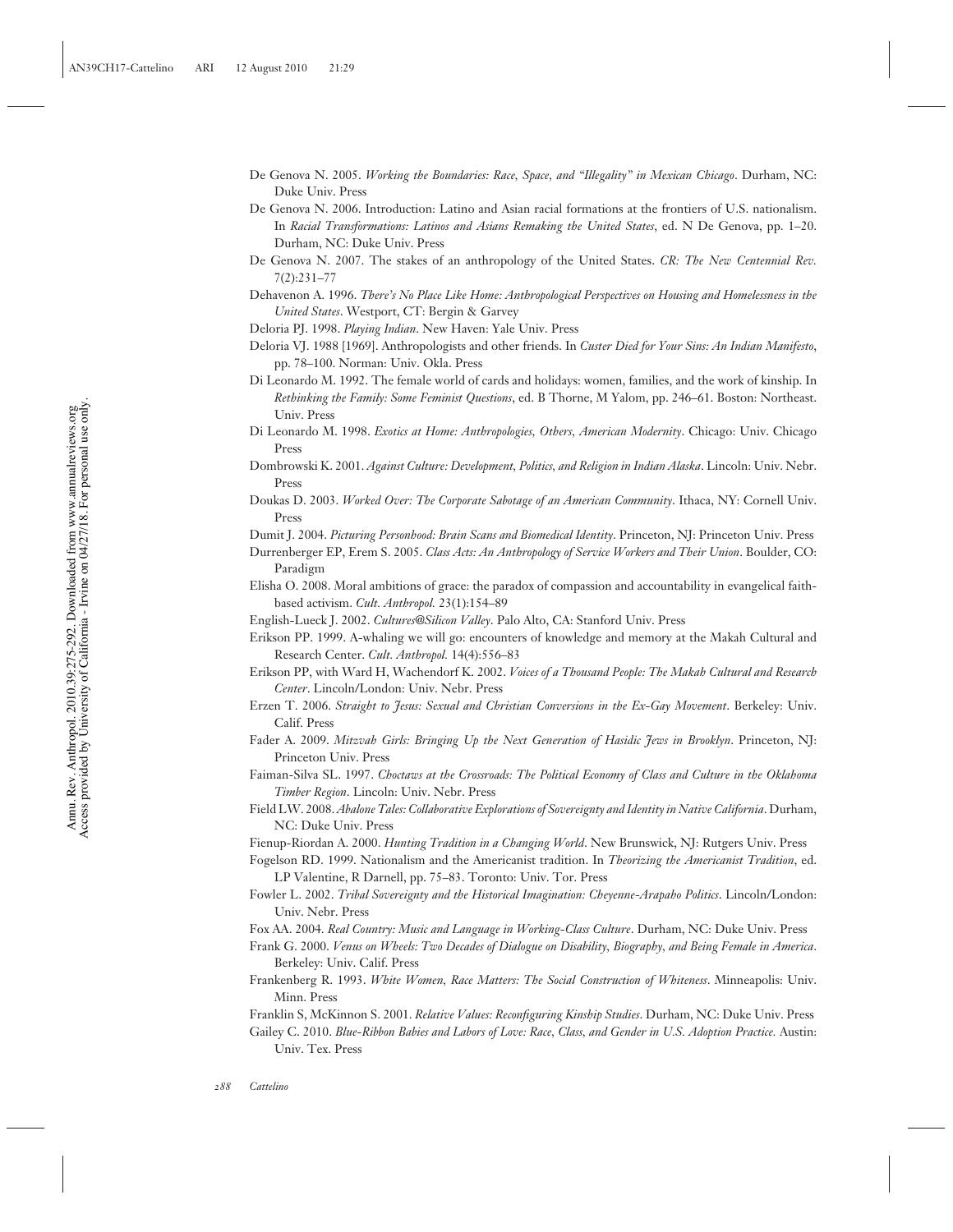Gill L. 2004. *The School of the Americas*. Durham, NC: Duke Univ. Press

Ginsburg FD. 2002. Screen memories: resignifying the traditional in Indigenous media. In *Media Worlds: Anthropology on New Terrain*, ed. FD Ginsburg, L Abu-Lughod, B Larkin, pp. 39–57. Berkeley: Univ. Calif. Press

Ginsburg FD. 2006. Ethnography and American studies. *Cult. Anthropol.* 21(3):487–95

Ginsburg FD, Rapp R, eds. 1994. *Conceiving the New World Order: The Global Politics of Reproduction*. Berkeley: Univ. Calif. Press

Ginsburg FD, Tsing AL, eds. 1990. *Uncertain Terms: Negotiating Gender in American Culture*. Boston: Beacon

- Goldschmidt H. 2006. *Race and Religion Among the Chosen People of Crown Heights*. New Brunswick, NJ: Rutgers Univ. Press
- Goode J, Maskovsky J, eds. 2001. *New Poverty Studies: The Ethnography of Power, Politics, and Impoverished People in the United States*. New York: N. Y. Univ. Press
- Greenhouse CJ, Yngvesson B, Engel DM. 1994. *Law and Community in Three American Towns*. Ithaca/London: Cornell Univ. Press
- Gregory S. 1998. *Black Corona: Race and the Politics of Place in an Urban Community*. Princeton, NJ: Princeton Univ. Press
- Gupta A, Ferguson J. 1997. Discipline and practice: "the field" as site, method, and location in Anthropology. In *Anthropological Locations: Boundaries and Grounds of a Field Science*, ed. A Gupta, J Ferguson, pp. 1–46. Berkeley: Univ. Calif. Press
- Gusterson H. 1996. *Nuclear Rites: A Weapons Laboratory at the End of the Cold War*. Berkeley: Univ. Calif. Press
- Handler R, Gable E. 1997. *The New History in an Old Museum: Creating the Past at Colonial Williamsburg*. Durham, NC: Duke Univ. Press

Hansen TB, Stepputat F. 2006. Sovereignty revisited. *Annu. Rev. Anthropol.* 35(1):295–315

- Harding S. 1999. *The Book of Jerry Falwell: Fundamentalist Language and Politics*. Princeton, NJ: Princeton Univ. Press
- Harrison FV. 2008. *Outsider Within: Reworking Anthropology in the Global Age*. Urbana: Univ. Ill. Press
- Hartigan J. 1999. *Racial Situations: Class Predicaments of Whiteness in Detroit*. Princeton, NJ: Princeton Univ. Press
- Helmreich S. 1998. *Silicon Second Nature: Culturing Artificial Life in a Digital World*. Berkeley: Univ. Calif. Press
- Herrmann GM. 1997. Gift or commodity:What changes hands in the U.S. garage sale? *Am. Ethnol.* 24(4):910– 30
- Ho K. 2009. *Liquidated: An Ethnography of Wall Street*. Durham, NC: Duke Univ. Press
- Jackson JB. 2003. *Yuchi Ceremonial Life: Performance, Meaning, and Tradition in a Contemporary American Indian Community*. Lincoln: Univ. Nebr. Press
- Jackson JL. 2001. *Harlemworld: Doing Race and Class in Contemporary Black America*. Chicago: Univ. Chicago Press

Jackson JL. 2005. *Real Black: Adventures in Racial Sincerity*. Chicago: Univ. Chicago Press

- Jain SL. 2006. *Injury: The Politics of Product Design and Safety Law in the United States*. Princeton, NJ: Princeton Univ. Press
- Kan S, Strong PT, eds. 2006. *New Perspectives on Native North America: Cultures, Histories, and Representations*. Lincoln: Univ. Nebr. Press
- Kauanui JK. 2008. *Hawaiian Blood: Colonialism and the Politics of Indigeneity and Sovereignty*. Durham, NC: Duke Univ. Press
- Kelty CM. 2008. *Two Bits: The Cultural Significance of Free Software*. Durham, NC: Duke Univ. Press
- Kondo DK. 1997. *About Face: Performing Race in Fashion and Theater*. New York: Routledge
- Kosek J. 2006. *Understories: The Political Life of Forests in Northern New Mexico*. Durham, NC: Duke Univ. Press

Krech S. 1999. *The Ecological Indian: Myth and History*. New York: Norton

- Lamphere L, Zavella P, Gonzales F, with Evans PB. 1993. *Sunbelt Working Mothers: Reconciling Family and Factory*. Ithaca, NY: Cornell Univ. Press
- Landsman G. 2008. *Reconstructing Motherhood and Disability in the Age of "Perfect" Babies*. New York: Routledge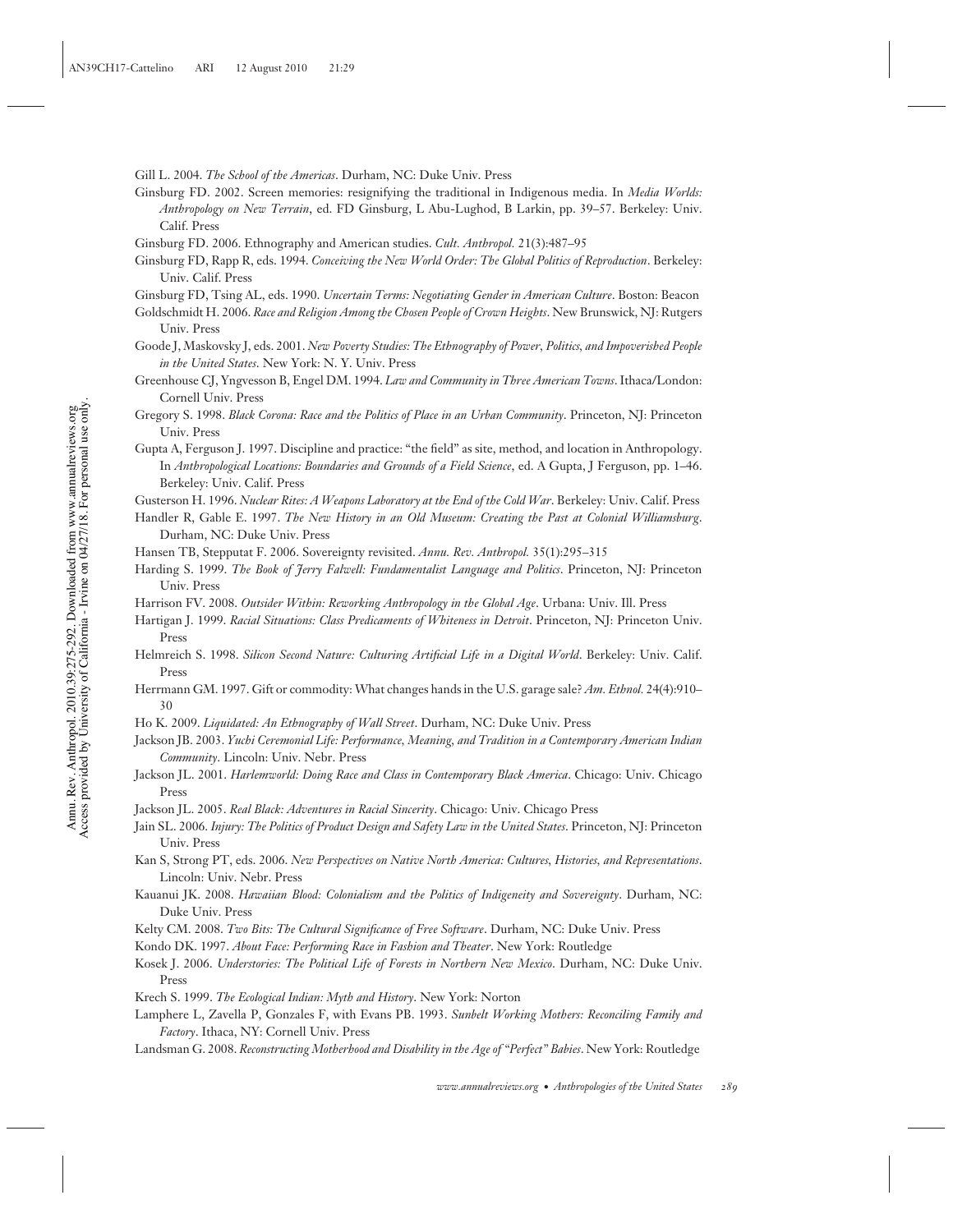- Lassiter LE, Goodall H, Campbell L, Johnson MN, eds. 2004. *The Other Side of Middletown: Exploring Muncie's African American Community*. Walnut Creek, CA: AltaMira
- Lewin E. 1993. *Lesbian Mothers: Accounts of Gender in American Culture*. Ithaca, NY: Cornell Univ. Press
- Littlefield A, Knack MC, eds. 1996. *Native Americans and Wage Labor: Ethnohistorical Perspectives*. Norman/ London: Univ. Okla. Press
- Lomawaima KT. 1994. *They Called It Prairie Light: The Story of Chilocco Indian School*. Lincoln: Univ. Nebr. Press
- Low SM. 2003. *Behind the Gates: Life, Security, and the Pursuit of Happiness in Fortress America*. New York: Routledge
- Lutz CA. 2001. *Homefront: A Military City and the American Twentieth Century*. Boston: Beacon
- Lutz CA, ed. 2009. *The Bases of Empire*. New York: N. Y. Univ. Press
- Lutz CA, Collins JL. 1993. *Reading National Geographic*. Chicago: Univ. Chicago Press
- Lynd RS, Lynd HM. 1929. *Middletown: A Study in Modern American Culture*. New York: Harvest Books, Harcourt Brace
- Mahon M. 2004. *Right to Rock: The Black Rock Coalition and the Cultural Politics of Race*. Durham, NC: Duke Univ. Press

Manalansan MFI. 2003. *Global Divas: Filipino Gay Men in the Diaspora*. Durham, NC: Duke Univ. Press

- Marcus GE. 1999. How anthropological curiosity consumes its own places of origin.*Cult. Anthropol.* 14(3):416– 22
- Marcus GE, Fischer MMJ. 1986. *Anthropology as Cultural Critique: An Experimental Moment in the Human Sciences*. Chicago: Univ. Chicago Press
- Martin E. 1994. *Flexible Bodies: Tracking Immunity in American Culture from the Days of Polio to the Age of AIDS*. Boston: Beacon
- Martin E. 2007. *Bipolar Expeditions: Mania and Depression in American Culture*. Princeton, NJ: Princeton Univ. Press
- Masco J. 2006. *The Nuclear Borderlands: The Manhattan Project in Post-Cold War New Mexico*. Princeton, NJ: Princeton Univ. Press
- Maskovsky J. 2009. Some new directions in anthropology "at home." *N. Am. Dialogue: Newsl. Soc. Anthropol. N. Am.* 12(1):6–9
- Maskovsky J, Susser I. 2009. *Rethinking America: The Imperial Homeland in the 21st Century*. Boulder, CO: Paradigm
- Maurer B. 2005. *Mutual Life, Limited: Islamic Banking, Alternative Currencies, Lateral Reason*. Princeton, NJ: Princeton Univ. Press
- Medicine B. 2001. *Learning to Be an Anthropologist and Remaining "Native": Selected Writings*. Urbana: Univ. Ill. Press
- Merry SE. 2000. *Colonizing Hawai'i: The Cultural Power of Law*. Princeton, NJ: Princeton Univ. Press
- Merry SE. 2001. Spatial governmentality and the new urban social order: controlling gender violence through law. *Am. Anthropol.* 103(1):16–29
- Miller BG. 2001. *The Problem of Justice: Tradition and Law in the Coast Salish World*. Lincoln: Univ. Nebr. Press
- Miller BG. 2003. *Invisible Indigenes: The Politics of Nonrecognition*. Lincoln: Univ. Nebr. Press
- Mithlo NM. 2009. *Our Indian Princess: Subverting the Stereotype*. Santa Fe, NM: Sch. Adv. Res.
- Moffatt M. 1992. Ethnographic writing about American culture. *Annu. Rev. Anthropol.* 21:205–29
- Morgen S. 2002. *Into Our Own Hands: The Women's Health Movement in the United States, 1969–1990*. New Brunswick, NJ: Rutgers Univ. Press
- Morgen S, Maskovsky J. 2003. The anthropology of welfare "reform": new perspectives on U.S. urban poverty in the post-welfare era. *Annu. Rev. Anthropol.* 32(1):315–38

Mullin MH. 2001. *Culture in the Marketplace: Gender, Art, and Value in the American Southwest*. Durham, NC: Duke Univ. Press

Mullings L. 2005. Interrogating racism: toward an antiracist anthropology. *Annu. Rev. Anthropol.* 34(1):667–93

Nesper L. 2002. *The Walleye War: The Struggle for Ojibwe Spearfishing and Treaty Rights*. Lincoln: Univ. Nebr. Press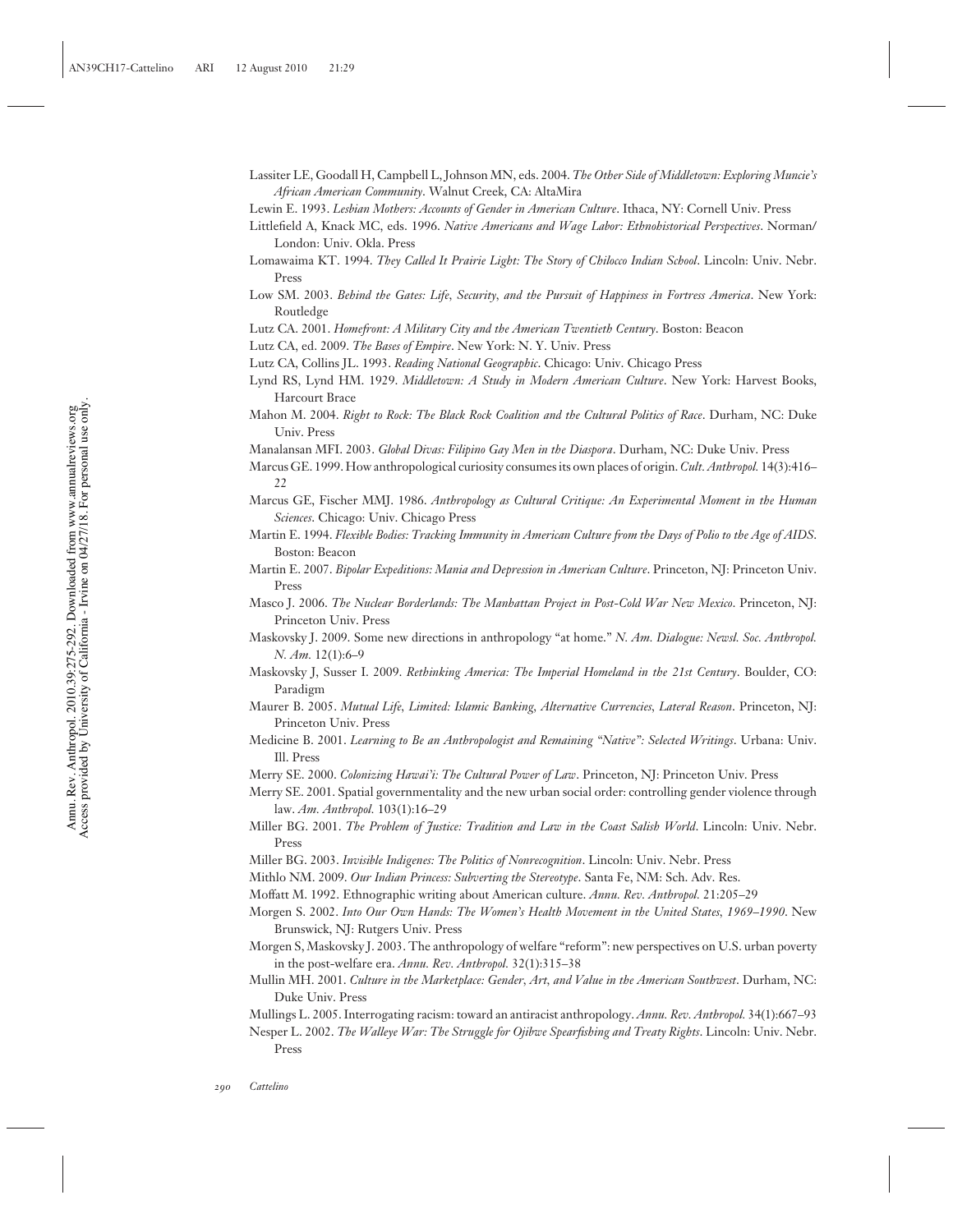- Newman KS. 1999. *No Shame in My Game: The Working Poor in the Inner City*. New York: Knopf/Russell Sage Found.
- Newman KS. 2008. *Chutes and Ladders: Navigating the Low-Wage Labor Market*. Cambridge, MA: Harvard Univ. Press
- Newton E. 1993. *Cherry Grove, Fire Island: Sixty Years in America's First Gay and Lesbian Town*. Boston: Beacon
- O'Nell TD. 1996. *Disciplined Hearts: History, Identity, and Depression in an American Indian Community*. Berkeley: Univ. Calif. Press
- Ong A. 1999. *Flexible Citizenship: The Cultural Logic of Transnationality*. Durham, NC: Duke Univ. Press
- Ong A. 2003. *Buddha Is Hiding: Refugees, Citizenship, the New America*. Berkeley: Univ. Calif. Press

Ortner SB. 1997. Fieldwork in the postcommunity. *Anthropol. Humanism* 22(1):61–80

Ortner SB. 2003. *New Jersey Dreaming: Capital, Culture, and the Class of '58*. Durham, NC: Duke Univ. Press

Park K. 1996. Use and abuse of race and culture: Black-Korean tension in America.*Am. Anthropol.* 98(3):492–99

- Pérez GM. 2004. The Near Northwest Side Story: Migration, Displacement, and Puerto Rican Families. Berkeley: Univ. Calif. Press
- Pickering KA. 2000. *Lakota Culture, World Economy*. Lincoln: Univ. Nebr. Press
- Price DH. 2004. *Threatening Anthropology: McCarthyism and the FBI's Surveillance of Activist Anthropologists*. Durham, NC: Duke Univ. Press
- Price DH. 2008. *Anthropological Intelligence: The Deployment and Neglect of American Anthropology in the Second World War*. Durham, NC: Duke Univ. Press
- Prins HEL. 2002. Visual media and the primitivist perplex: colonial fantasies and indigenous imagination in the decolonization of the fourth world. See Ginsburg 2002, pp. 58–74

Ragoné H. 1994. Surrogate Motherhood: Conception in the Heart. Boulder, CO: Westview

- Ramirez RK. 2007. *Native Hubs: Culture, Community, and Belonging in Silicon Valley and Beyond*. Durham, NC: Duke Univ. Press
- Rapp R. 1999. *Testing Women, Testing the Fetus: The Social Impact of Amniocentesis in America*. New York: Routledge
- Rapp R, Ginsburg F. 2001. Enabling disability: rewriting kinship, reimagining citizenship. *Public Cult.* 13(3):533–56
- Richland J. 2008. *Arguing with Tradition: The Language of Law in Hopi Tribal Court*. Chicago: Univ. Chicago Press
- Rouse R. 1995. Questions of identity: personhood and collectivity in transnational migration to the United States. *Crit. Anthropol.* 15(4):351–80
- Ruben M, Maskovsky J. 2008. The homeland archipelago: neoliberal urban governance after September 11. *Crit. Anthropol.* 28(2):199–217
- Samuels DW. 2004. *Putting a Song on Top of It: Expression and Identity on the San Carlos Apache Reservation*. Tucson, AZ: Univ. Ariz. Press
- Sanjek R. 1998. *The Future of Us All: Race and Neighborhood Politics in New York City*. Ithaca, NY: Cornell Univ. Press
- Saunders B. 2009. *CT Suite: The Work of Diagnosis in the Age of Noninvasive Cutting*. Durham, NC: Duke Univ. Press
- Sayre NF. 2002. *Ranching, Endangered Species, and Urbanization in the Southwest: Species of Capital*. Tucson: Univ. Ariz. Press

Shankar S. 2008. *Desi Land: Teen Culture, Class, and Success in Silicon Valley*. Durham, NC: Duke Univ. Press

- Sheridan TE. 2007. Embattled ranchers, endangered species, and urban sprawl: the political ecology of the New American West. *Annu. Rev. Anthropol.* 26(1):121–38
- Sider GM. 2003. *Living Indian Histories: Lumbee and Tuscarora People in North Carolina*. Chapel Hill: Univ. N. C. Press
- Silliman SW. 2008. The "old west" in the Middle East: U.S. military metaphors in real and imagined Indian country. *Am. Anthropol.* 110(2):237–47
- Simpson A. 2003. *To the reserve and back again: Kahnawake Mohawk narratives of self, home and nation*. PhD diss., McGill Univ.
- Simpson A. 2007. On ethnographic refusal: indigeneity, 'voice' and colonial citizenship. *Junctures* 9:67–80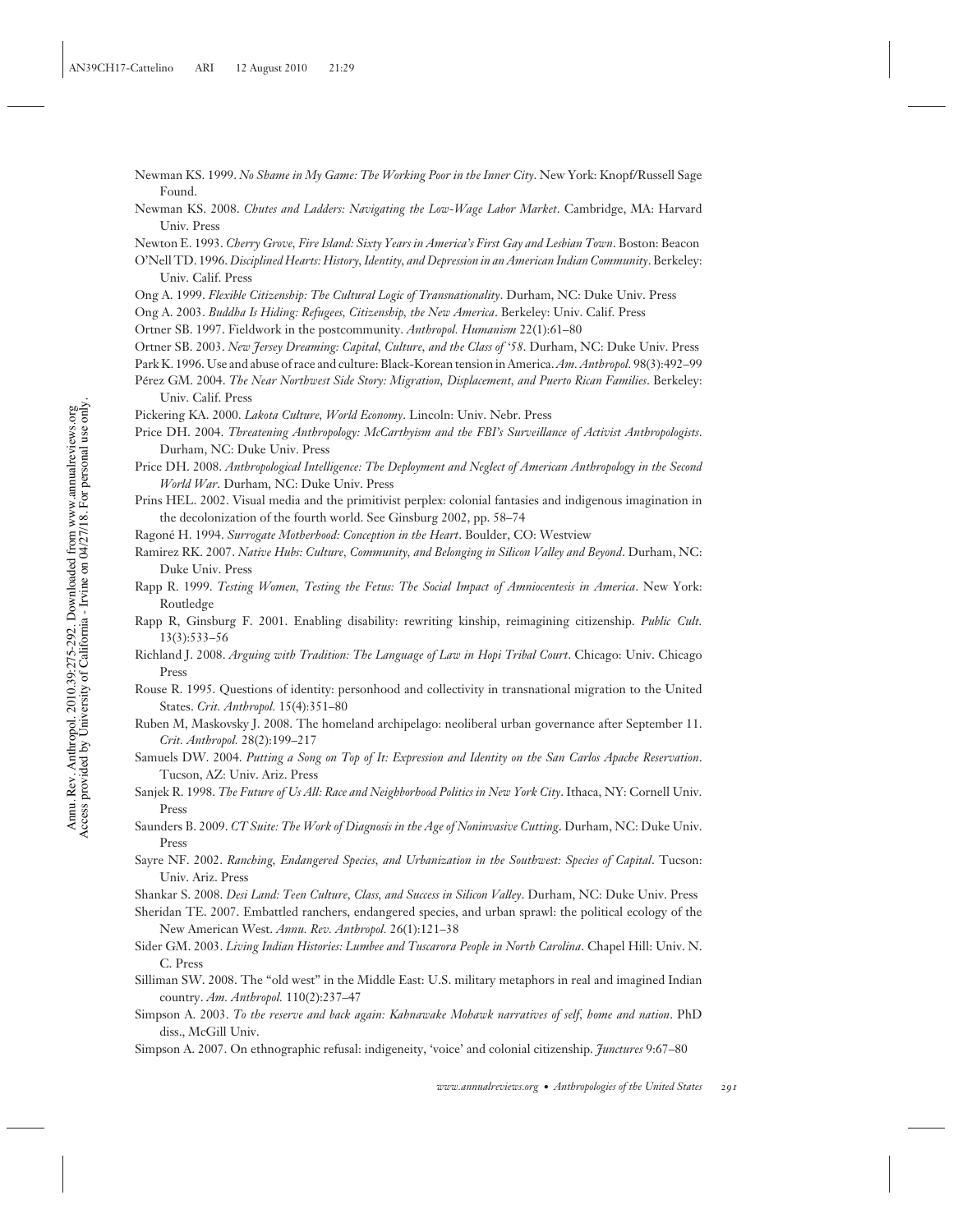- Simpson A. 2008. Subjects of sovereignty: indigeneity, the revenue rule, and juridics of failed consent. *Law Contemp. Probl.* 71:191–215
- Spilde KA. 1998. *Acts of sovereignty, acts of identity: negotiating interdependence through tribal government gaming on the White Earth Indian Reservation*. PhD diss., Univ. Calif., Santa Cruz

Stack C. 1974. *All Our Kin: Strategies for Survival in a Black Community*. New York: Harper & Row

- Stewart K. 2007. *Ordinary Affects*. Durham, NC: Duke Univ. Press
- Stoller P. 2002. *Money Has No Smell: The Africanization of New York City*. Chicago: Univ. Chicago Press
- Strong PT. 2004. Representational practices. In *A Companion to the Anthropology of North American Indians*, ed. T Biolsi, pp. 341–59. Malden, MA: Blackwell
- Strong PT. 2005. Recent ethnographic research on North American Indigenous peoples. *Annu. Rev. Anthropol.* 34:253–68
- Strong PT, Van Winkle B. 1993. Tribe and nation: American Indians and American nationalism. *Soc. Anal.: J. Soc. Cult. Pract.* 33:9–26
- Strong PT, Van Winkle B. 1996. "Indian blood": reflections on the reckoning and refiguring of Native North American identity. *Cult. Anthropol.* 11(4):547–76
- Sturm C. 2002. *Blood Politics: Race, Culture, and Identity in the Cherokee Nation of Oklahoma*. Berkeley: Univ. Calif. Press

Susser I. 1996. The construction of poverty and homelessness in US cities. *Annu. Rev. Anthropol.* 25(1):411–35

Valentine D. 2007. *Imagining Transgender: An Ethnography of a Category*. Durham, NC: Duke Univ. Press

- Vine D. 2009. *Island of Shame: The Secret History of the U.S. Military Base on Diego Garcia*. Princeton, NJ: Princeton Univ. Press
- Wagoner PL. 2002. *They Treated Us Just Like Indians: The Worlds of Bennett County, South Dakota*. Lincoln: Univ. Nebr. Press
- Warner WL. 1941–1959. *Yankee City*. New Haven, CT: Yale Univ. Press
- Whiteley PM. 1998. *Rethinking Hopi Ethnography*. Washington, DC: Smithson. Inst. Press
- Williams B. 2004. *Debt for Sale: A Social History of the Credit Trap*. Philadelphia: Univ. Penn. Press
- Wojcicka Sharff J. 1998. *King Kong on Fourth Street: Families and the Violence of Poverty on the Lower East Side*. Boulder, CO: Westview
- Wolfe P. 1999. *Settler Colonialism and the Transformation of Anthropology: The Politics and Poetics of an Ethnographic Event*. London/New York: Cassell

Zaloom C. 2006. *Out of the Pits: Traders and Technology from Chicago to London*. Chicago: Univ. Chicago Press

Zlolniski C. 2006. *Janitors, Street Vendors, and Activists: The Lives of Mexican Immigrants in Silicon Valley*. Berkeley: Univ. Calif. Press

Stack CB. 1996. *Call to Home: African Americans Reclaim the Rural South*. New York: BasicBooks

Starn O. 2004. *Ishi's Brain: In Search of America's Last "Wild" Indian*. New York: Norton

Stewart K. 1996. *A Space on the Side of the Road: Cultural Poetics in an "Other" America*. Princeton, NJ: Princeton Univ. Press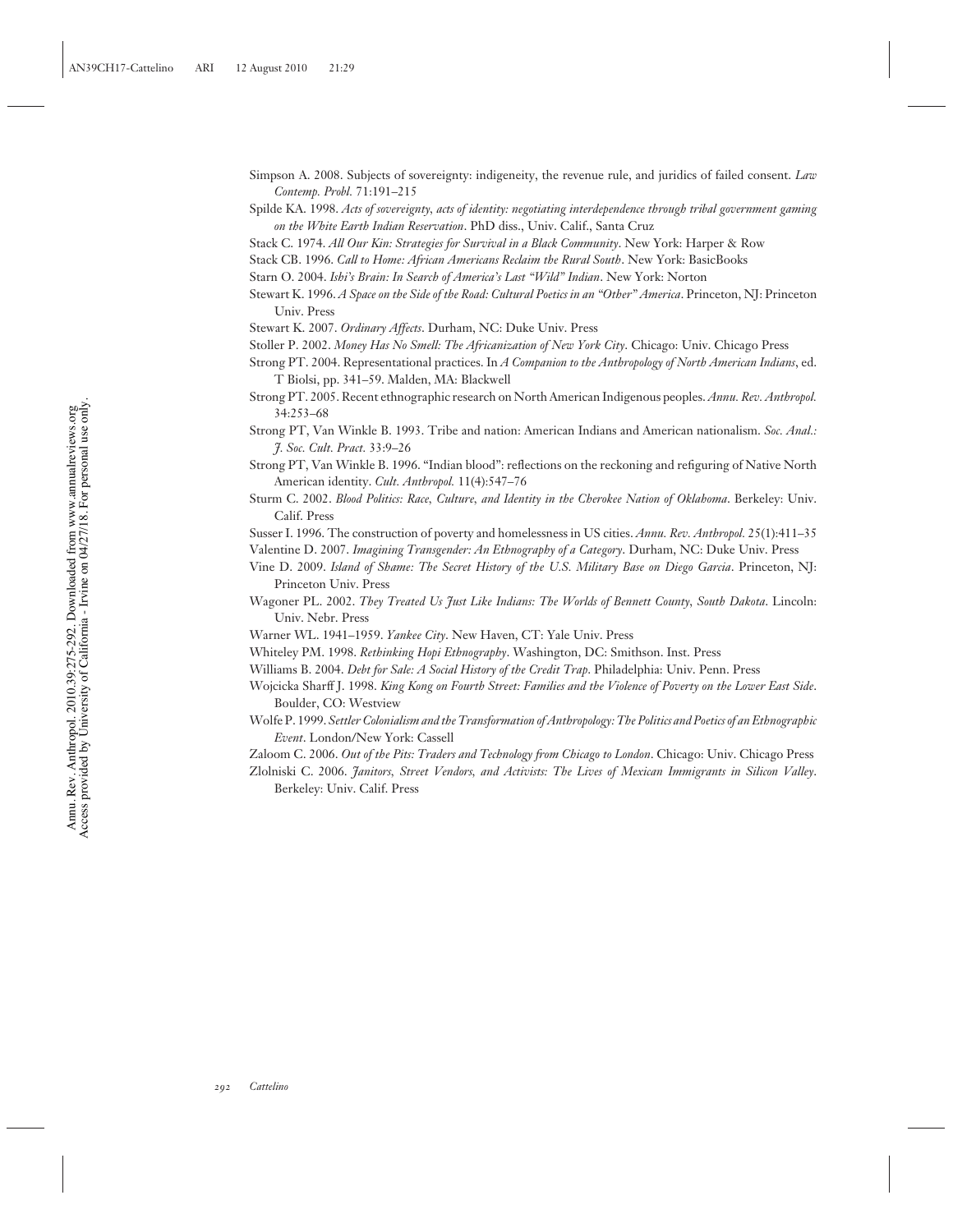# $\mathbf{\hat{R}}$

**Annual Review of Anthropology**

# Contents Volume 39, 2010

# **Prefatory Chapter**

| A Life of Research in Biological Anthropology                                                           |
|---------------------------------------------------------------------------------------------------------|
| Archaeology                                                                                             |
| Preindustrial Markets and Marketing: Archaeological Perspectives                                        |
| Exhibiting Archaeology: Archaeology and Museums                                                         |
| Defining Behavioral Modernity in the Context of Neandertal and<br>Anatomically Modern Human Populations |
| The Southwest School of Landscape Archaeology                                                           |
| Archaeology of the Eurasian Steppes and Mongolia                                                        |
| <b>Biological Anthropology</b>                                                                          |
| Miocene Hominids and the Origins of the African Apes and Humans                                         |
| Consanguineous Marriage and Human Evolution                                                             |
| Cooperative Breeding and its Significance to the Demographic Success<br>of Humans                       |
| <b>Linguistics and Communicative Practices</b>                                                          |
| <b>Enactments of Expertise</b>                                                                          |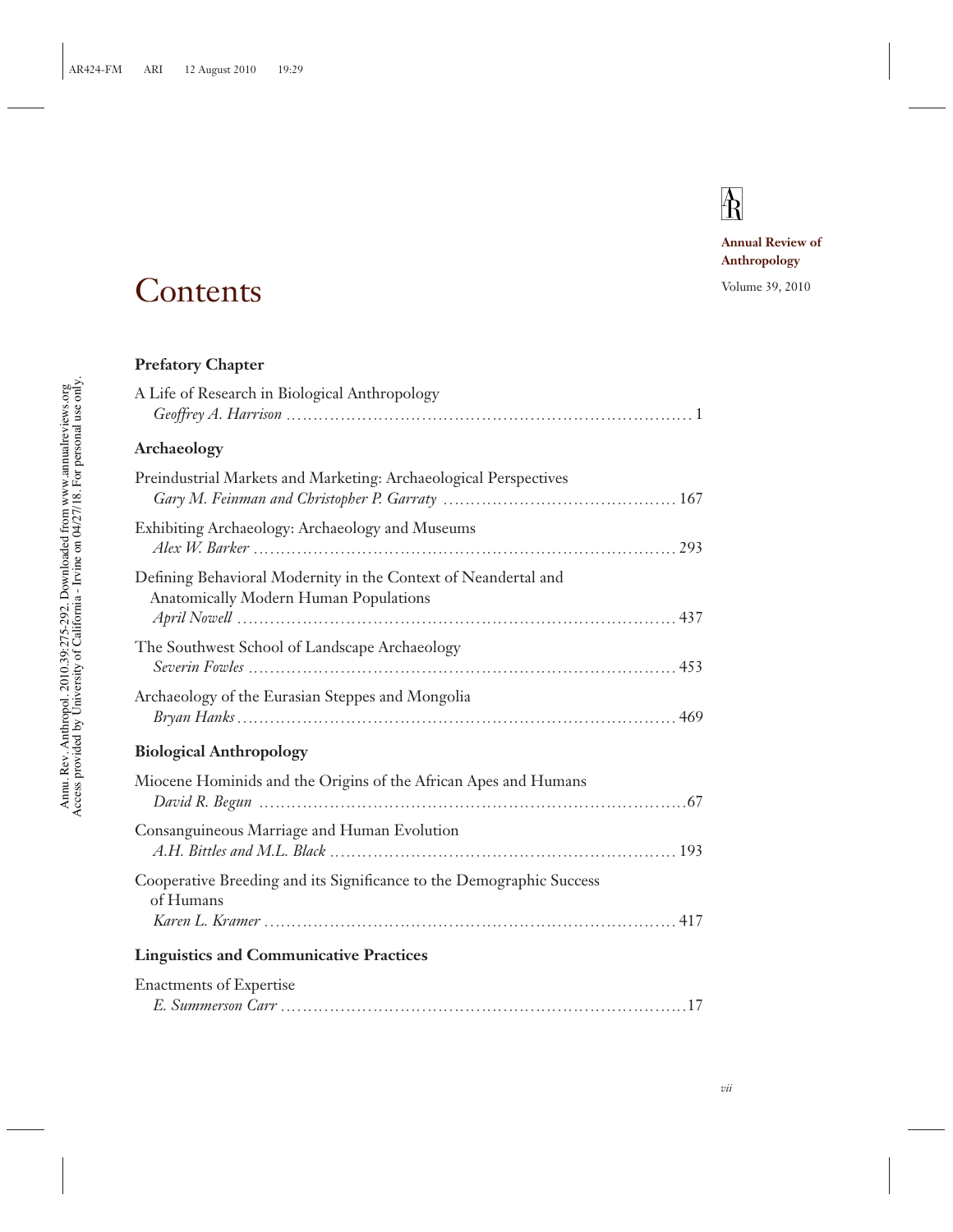| The Semiotics of Brand                                                                                                     |
|----------------------------------------------------------------------------------------------------------------------------|
| The Commodification of Language                                                                                            |
| <b>Sensory Impairment</b>                                                                                                  |
| The Audacity of Affect: Gender, Race, and History in Linguistic<br>Accounts of Legitimacy and Belonging                    |
| Soundscapes: Toward a Sounded Anthropology<br>David W. Samuels, Louise Meintjes, Ana Maria Ochoa, and Thomas Porcello  329 |
| Ethnographic Approaches to Digital Media                                                                                   |
| <b>International Anthropology and Regional Studies</b>                                                                     |
| Peopling of the Pacific: A Holistic Anthropological Perspective                                                            |
| Anthropologies of the United States                                                                                        |
|                                                                                                                            |
| <b>Sociocultural Anthropology</b>                                                                                          |
| The Reorganization of the Sensory World<br>Thomas Porcello, Louise Meintjes, Ana Maria Ochoa, and David W. Samuels 51      |
| The Anthropology of Secularism                                                                                             |
| Anthropological Perspectives on Structural Adjustment and Public<br>Health                                                 |
| Food and the Senses                                                                                                        |
| The Anthropology of Credit and Debt                                                                                        |
| Sense and the Senses: Anthropology and the Study of Autism                                                                 |
| Gender, Militarism, and Peace-Building: Projects of the Postconflict<br>Moment                                             |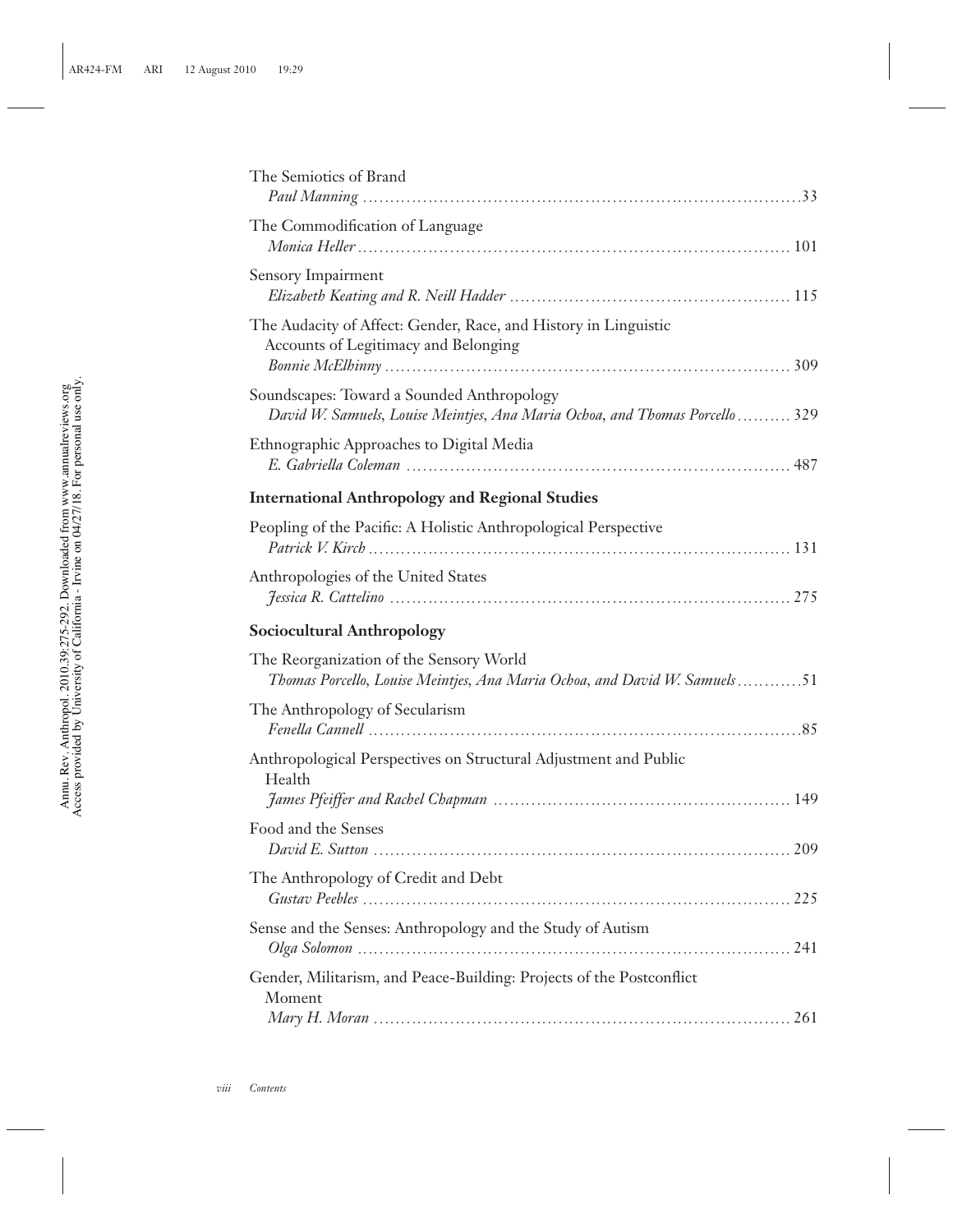| Property and Persons: New Forms and Contests<br>in the Era of Neoliberalism                                          |
|----------------------------------------------------------------------------------------------------------------------|
| Education, Religion, and Anthropology in Africa                                                                      |
| The Anthropology of Genetically Modified Crops                                                                       |
| Water Sustainability: Anthropological Approaches and Prospects                                                       |
| Theme I: Modalities of Capitalism                                                                                    |
| The Semiotics of Brand                                                                                               |
| The Commodification of Language                                                                                      |
| Anthropological Perspectives on Structural Adjustment<br>and Public Health                                           |
| Preindustrial Markets and Marketing: Archaeological Perspectives                                                     |
| The Anthropology of Credit and Debt                                                                                  |
| Property and Persons: New Forms and Contests in<br>the Era of Neoliberalism                                          |
| The Anthropology of Genetically Modified Crops                                                                       |
| Theme II: The Anthropology of the Senses                                                                             |
| The Reorganization of the Sensory World<br>Thomas Porcello, Louise Meintjes, Ana Maria Ochoa and David W. Samuels 51 |
| Sensory Impairment                                                                                                   |
| Food and the Senses                                                                                                  |
| Sense and the Senses: Anthropology and the Study of Autism                                                           |